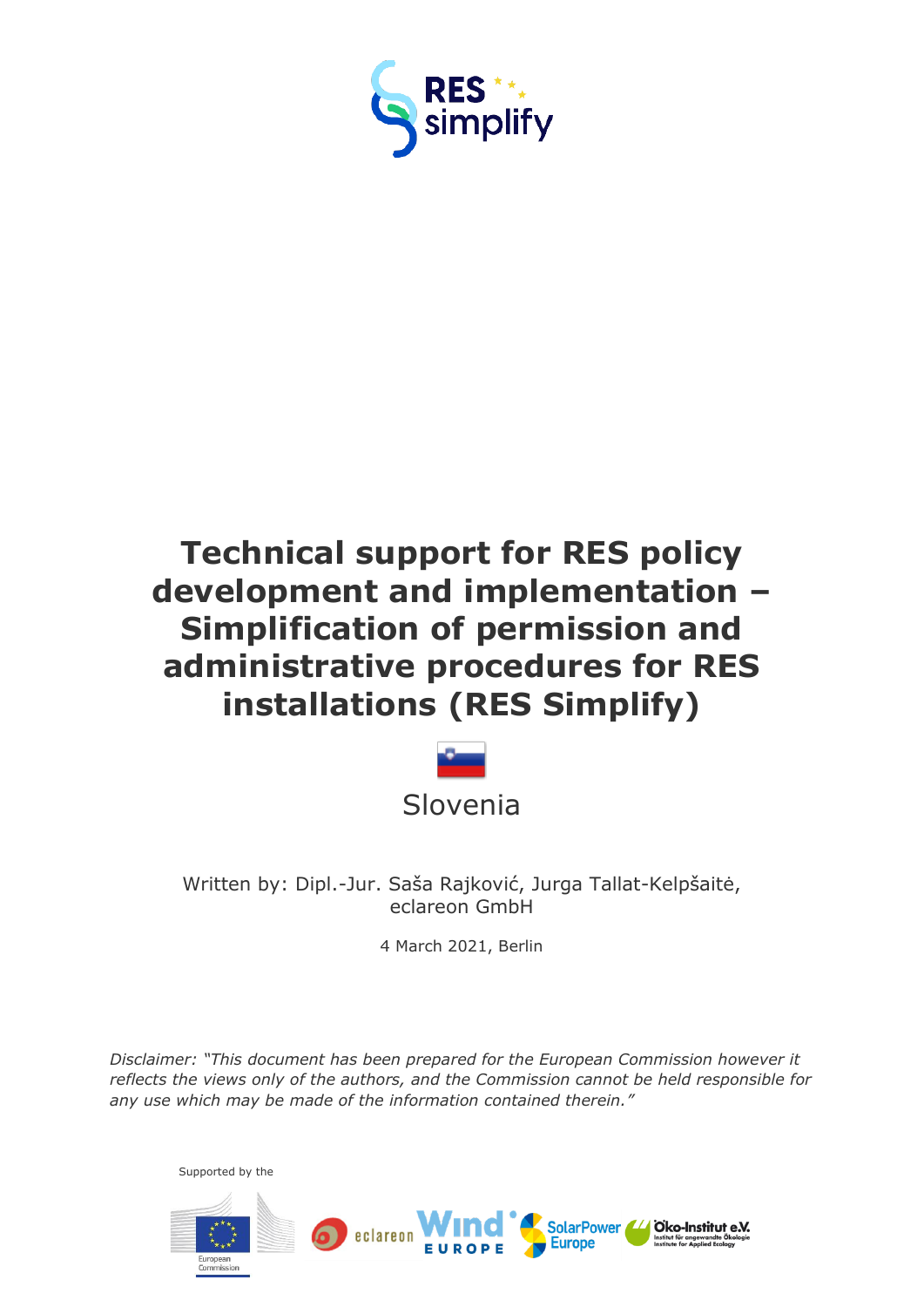## <span id="page-1-0"></span>**Executive summary**

This report covers four RES-E technologies: rooftop and ground-mounted PV as well as onshore wind and hydropower.

The most severe problem for the development of hydropower, onshore wind and to a lesser extent for ground-mounted PV is that large parts of the territory of Slovenia are protected areas and thus it is difficult to find suitable locations in the site selection process. For rooftop PV, no barriers have been detected in this regard.

The electricity production license can be acquired without any problems.

The administrative authorisation entails the most serious barriers to the development of renewable energy sources in Slovenia. The procedures are deemed too lengthy because of public opposition and slow case processing. Furthermore, the procedures are not well harmonised with each other, which, leads to planning uncertainty and higher costs. Procedures for rooftop PV are in contrast eased and deemed to be fairly efficient.

The grid connection procedure takes also more time than legally guaranteed due to capacity limitations and inefficient administrative action by the competent authorities.

Obtaining the use permit is deemed to be unproblematic, if the steps before have been carried out carefully.

Slovenia has not yet implemented provisions from the RED II directive into its national legislation, but the government intends to develop implementation proposals in 2021.

Table 1 contains a traffic light assessment of the relevant process steps for the installation of onshore wind, solar PV (rooftop and ground-mounted) and hydropower.



*Table 1: Traffic light assessment of the relevant process steps*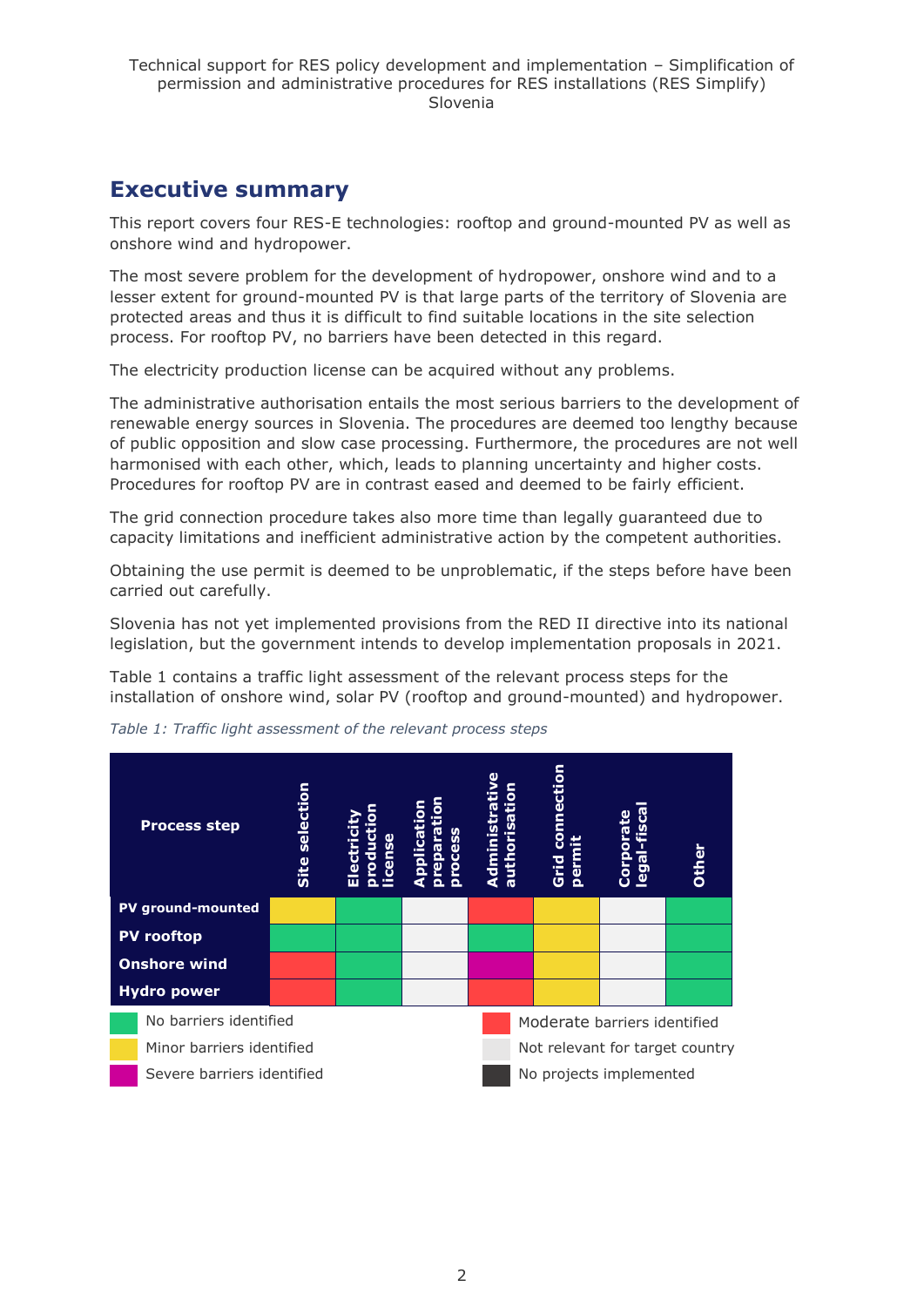## **Table of contents**

|  | 6. Indicators to measure the performance of the overall process21 |  |  |  |  |  |  |
|--|-------------------------------------------------------------------|--|--|--|--|--|--|
|  |                                                                   |  |  |  |  |  |  |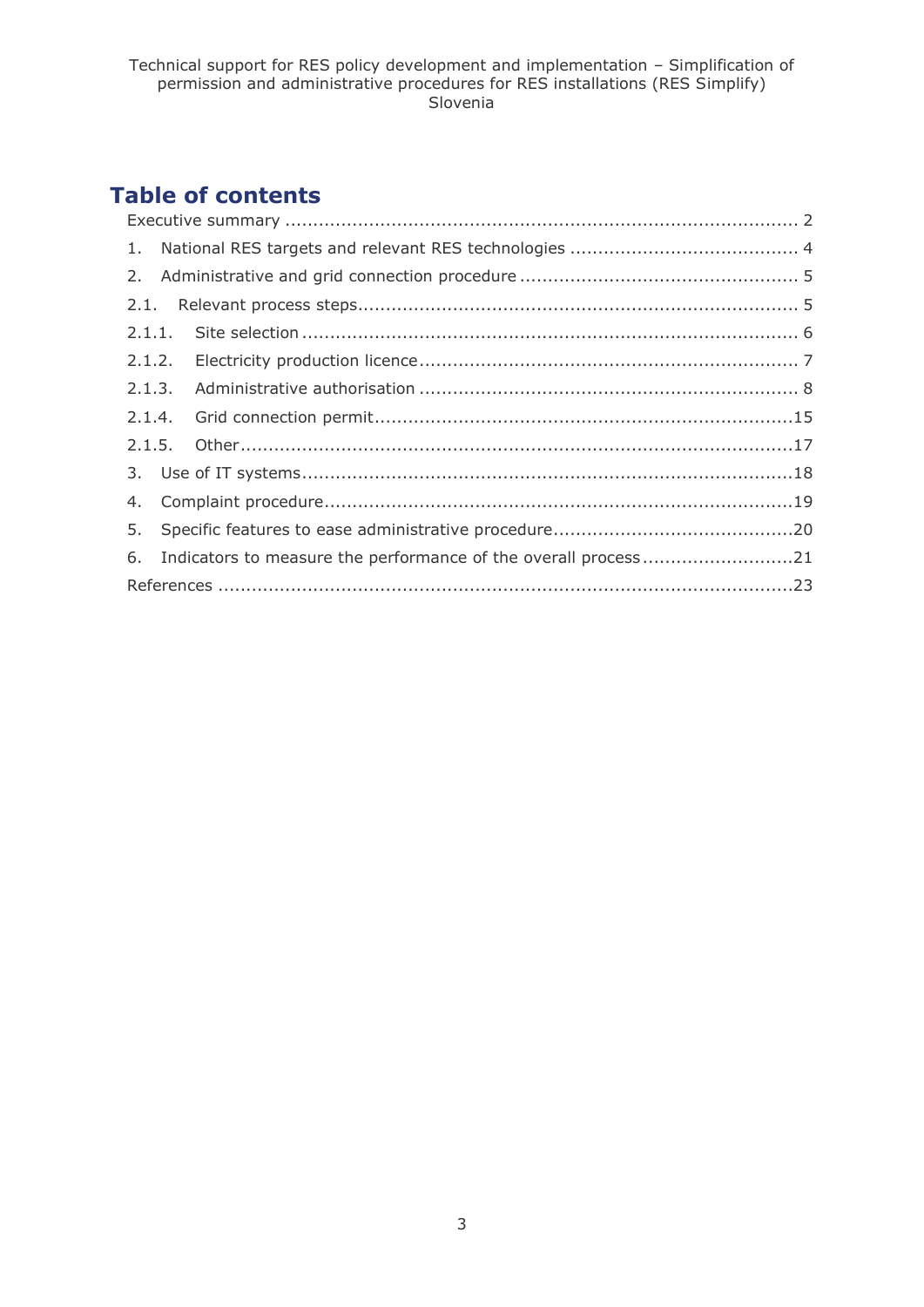## <span id="page-3-0"></span>**1. National RES targets and relevant RES technologies**

In 2019, Slovenia had a share of 21.97% of energy from renewable energy sources (RES) in the gross final energy consumption and thus has not reached its 2020 target of 25% so far (Eurostat, 2020). For 2030, Slovenia envisages a RES share of at least 27% in energy end-use (Government of the Republic of Slovenia, 2020). Looking at the specific sectors, the gross direct consumption of RES in the electricity sector should increase from an estimated 35.0% in 2020 to 43.3% in 2030, whereas the RES consumption for heating and cooling should rise from 33.5% in 2020 to 43.3% in 2030 (ibid.).

In the estimated contribution of RES technologies to gross final consumption wood biomass accounts for the largest share, but with a view to 2030, a decrease in use of almost a fifth is predicted (ibid.). Hydropower is the second most important RES technology and shows relatively moderate growth until 2030 due to its already extensive establishment, but is expected to grow significantly in the decade up to 2040 (ibid.; aquarius 2015b). Because of its wide use and the experiences made in permission and administrative procedures it is considered to be relevant for the purposes of this study. The geothermal market will be growing in the upcoming years, but since this technology is still not quite established and the fulfilment of the target will be achieved by only a small number of geothermal projects, this technology is not considered to be relevant for this report.

The small onshore wind sector is stagnating since many years, although significant potentials are still unused, and can thus be revealing in terms of the barriers for the procedures in questions (aquarius, 2015a). For the achievement of the 2030 targets wind onshore power together with rooftop and ground-mounted PV show dynamic development with promising growth rates in the coming years (ibid.; ELES, 2020).

Thus, hydropower and onshore wind as well as ground-mounted and rooftop PV are considered to be relevant technologies for the achievement of the 2030 targets and for the analysis of barriers to administrative and grid connection procedures. Also according to energy industry experts these technologies will play an undisputedly important role in the RES expansion in the years to come (Grmek, 2021; Petek, 2021; Tručl, 2021; Rajer, 2021).

Figure 1 displays the annual deployment of solar PV and onshore wind between 2010 and 2019. It can be observed that the deployment of solar PV took constantly place since 2010, however with a downward trend since 2012 and with interruptions in 2016 and 2019. Modest onshore wind capacity was added in 2013 and 2015 only.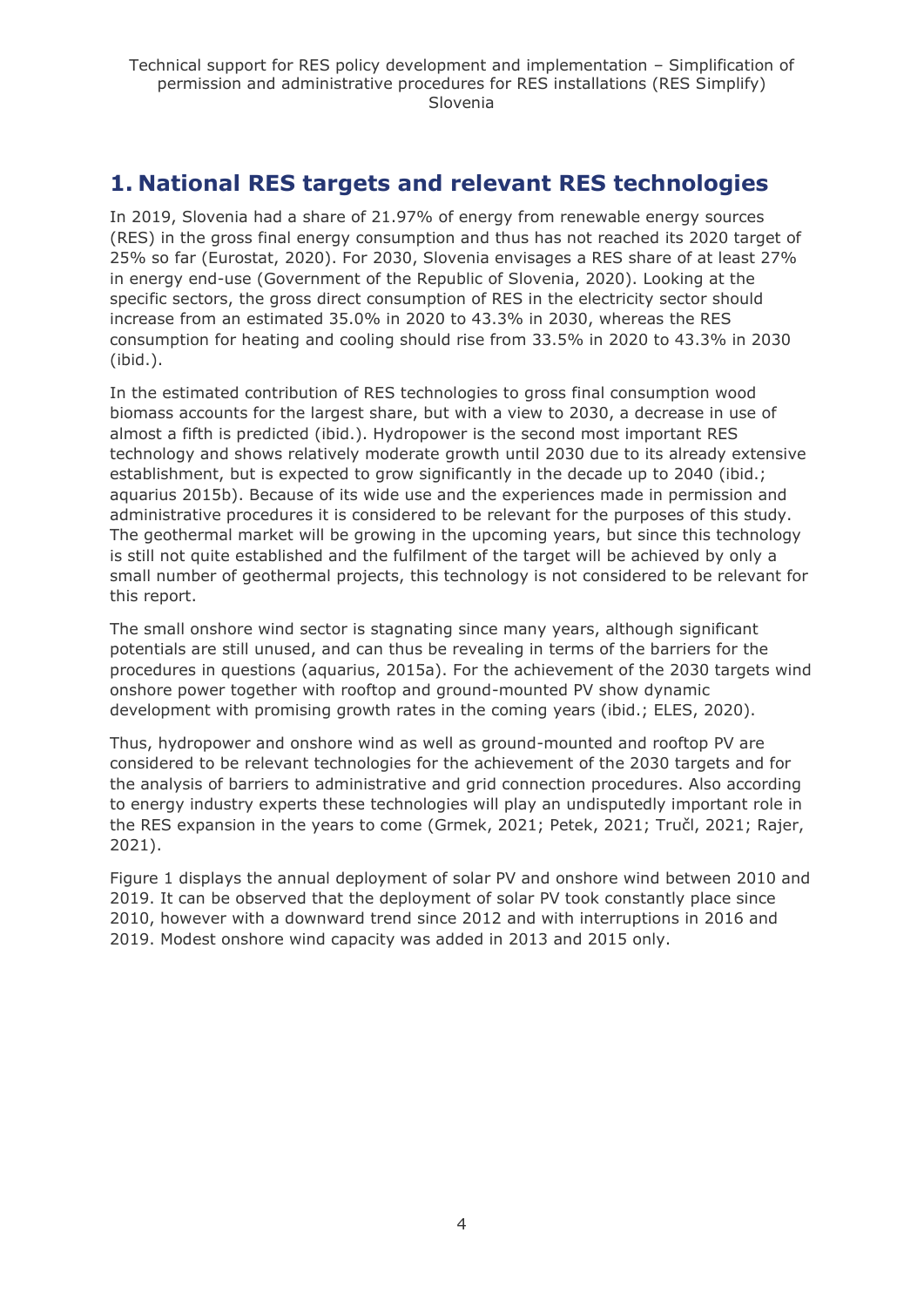#### Technical support for RES policy development and implementation – Simplification of permission and administrative procedures for RES installations (RES Simplify) Slovenia



*Figure 1: Annual installed capacity of PV and Wind onshore 2010-2019 (source: EurObserv'ER)*



*Figure 2: Planned deployment of RES-E 2020-2030 in relation to past deployment (source: NECP)*

## <span id="page-4-0"></span>**2. Administrative and grid connection procedure**

## <span id="page-4-1"></span>**2.1. Relevant process steps**

When implementing a renewable energy project, the project developer will in the first step look for a suitable location for the project. If necessary, an electricity production licence (*energetsko odobrenje*) needs to be acquired.

The administrative authorisation starts with assessing whether the spatial plan is suitable for the project or whether it needs to be adapted. Then the developer will request a building permit or, if necessary, an environmental impact assessment will be carried out in an integral procedure with the building permit procedure. For onshore wind projects,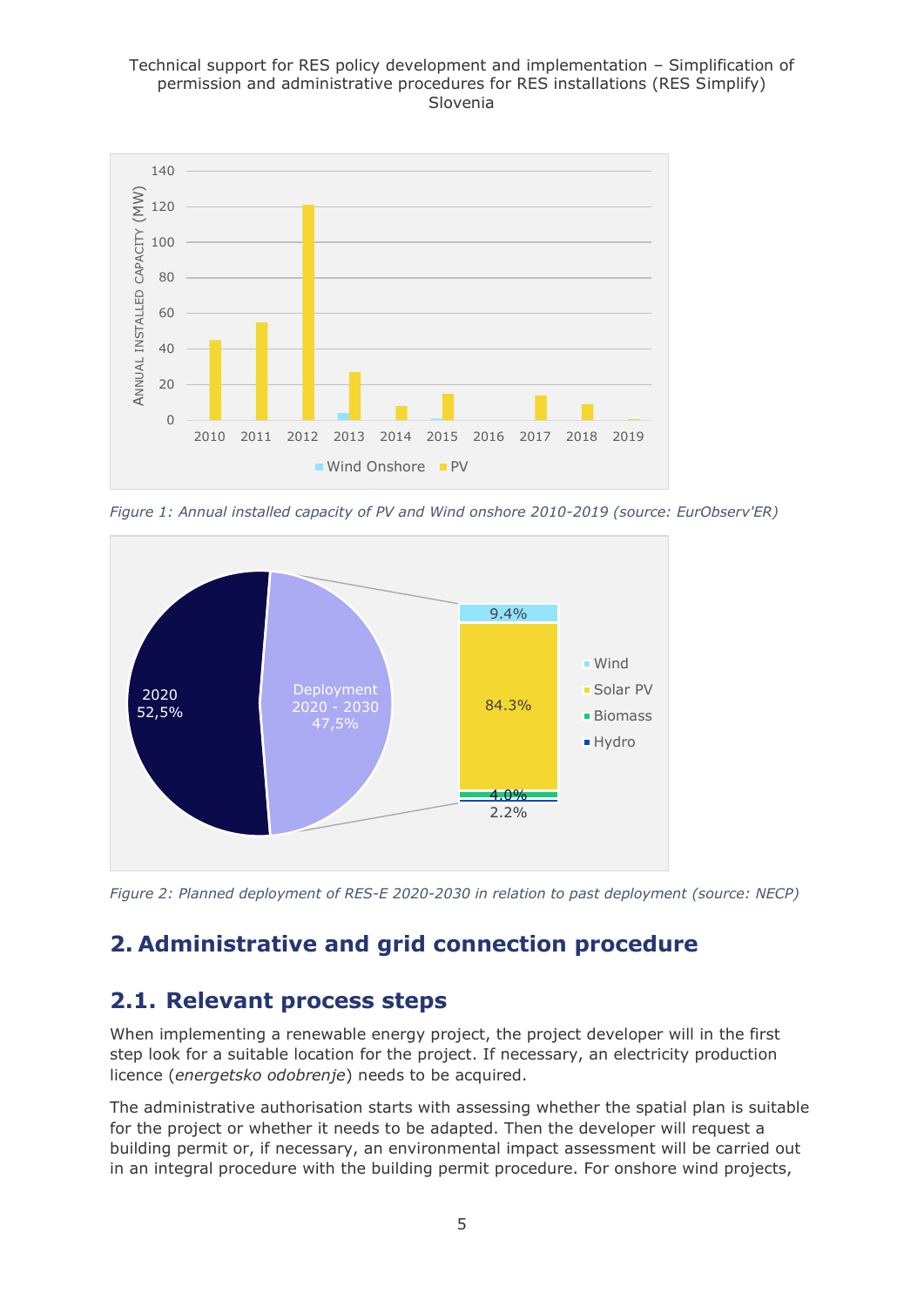an air permit might be needed and for hydropower plants a water permit and water concession are necessary.

The grid connection procedure consists of the issuance of the grid connection approval and the conclusion of the grid connection agreement.

Finally, the use permit needs to be granted.

The State Administration Act (2002) and the General Administrative Procedure Act (1999) regulate the basic structure of administrative procedures in the Republic of Slovenia. In specific administrative procedures, such as in the field of building or environmental protection law, additional provisions may apply and supersede general rules.

## <span id="page-5-0"></span>**2.1.1. Site selection**

#### **Process flow**

#### *Suitable Site*

First of all, the choice of a suitable location for the power plant must be made, which, firstly, depends on the local potential for the respective technology. The developer will consult wind potential maps or studies on the suitability of rivers for the use of hydro energy. It can also be necessary to carry out own studies at one's own expense, for example of the wind flow, in order to assess whether it is indeed a suitable site for construction and what size, type and number of wind turbines is optimal (RES developer, 2021; Petek, 2021).

#### *Natura 2000*

Moreover, maps of habitats and protected areas as well as spatial plans should be consulted in order to determine the possible purpose, the conditions of land use and possible conflicting interests with the project. Especially for wind and hydropower it should be well ascertained beforehand whether the project falls within an area that is subject to the Natura 2000 regulations (Grmek, 2021).

#### *Obstacle Permit*

Wind power developers should take into account that a site near an airport or low flight routes can make an obstacle permit pursuant to the Aviation Act necessary.

#### *Ownership or renting*

Depending on the ownership of the building site, it may be necessary to rent or lease the location. When building rooftop PV systems, the investor often already owns the construction site (Tručl, 2021; RES developer, 2021).

#### *Dialogue with the Municipality and population*

It is advisable to find out at the earliest possible stage the acceptance in principle of the local authorities and the local population concerned. This will gain time to initiate the sometimes lengthy processes of amending spatial plans at the earliest possible stage and it builds trust for the future interactions (RES developer, 2021).

#### *Contacting transmission system operator/ distribution system operator*

Furthermore, the transmission system operator (TSO) or the distribution system operator (DSO) should be contacted at an early stage in order to determine the available grid capacity at the envisaged site. This is done by filling in forms of the respective system operators on basic information of the project such as the planned capacity and the location of the plant (RES developer, 2021).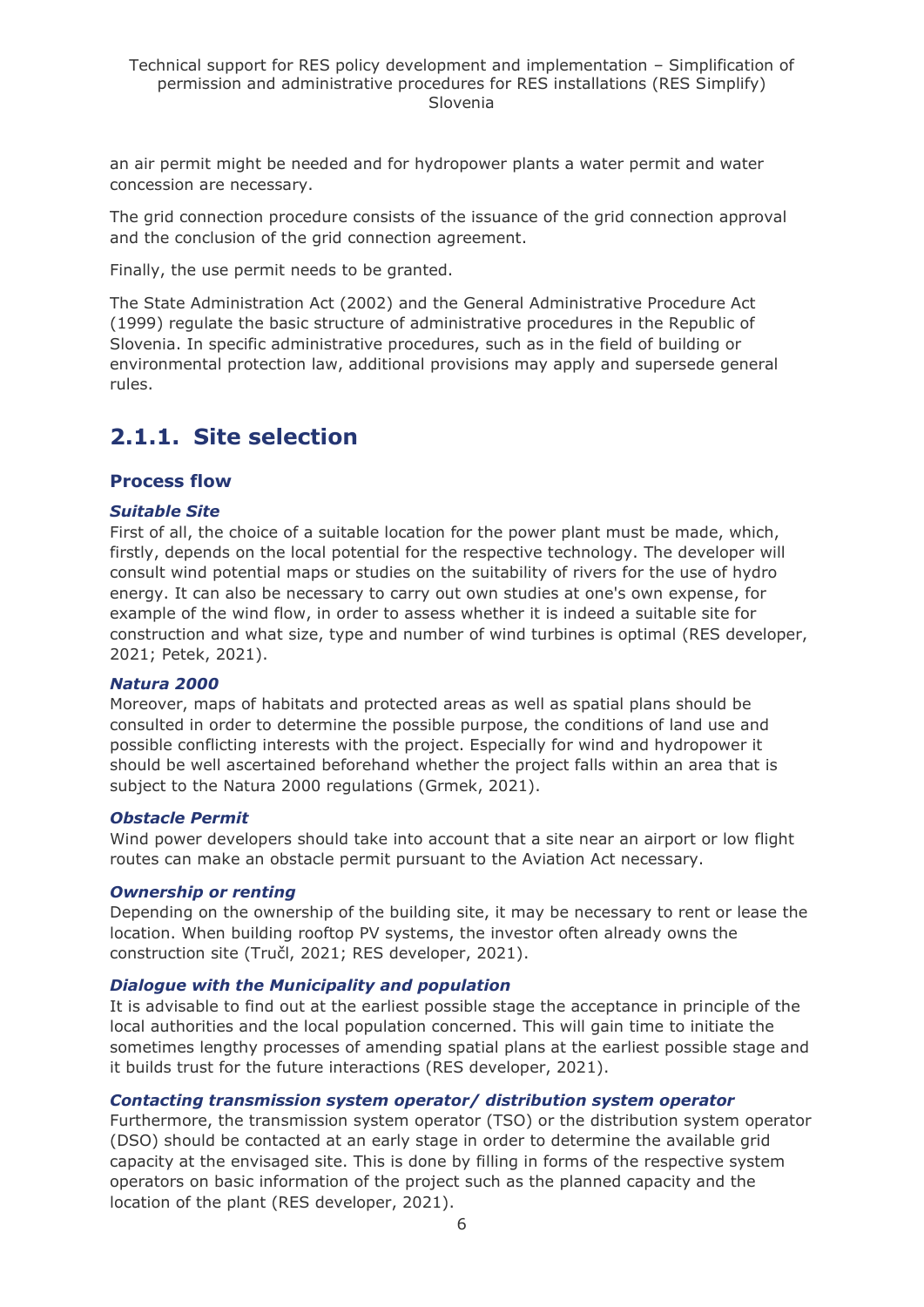### **Deadlines**

Since the processes in the early stage of site selection are not administrative procedures in a formal sense, no specific deadlines apply.

### **Detected barriers**

To find a suitable location for the installation can be a severe problem for investors of hydropower, wind and ground-mounted PV installations (Rajer, 2021; Seršen, 2021; Miklavčič, 2021). Under the aspect of environment protection, construction in certain areas such as under Natura 2000 (more than 37% of the territory of the Republic of Slovenia) or regions with a special environmental status is prohibited (RNP, 2020).

**Nature protection considerations limit further development of hydropower.**  Small hydro-electric power plants are traditionally used for electricity production in Slovenia. However, here too for nature protection considerations (aquatic and riparian organisms and Natura 2000 habitats, natural assets associated with water and protected watercourse areas) there are restrictions on the locations where hydropower plants may be sited. The government plans to minimise negative impacts on nature by prioritising the upgrading and modernising of existing, already functioning small hydro-electric power plants and the revitalisation of existing, non-functioning installations in preference to the construction of new power plants (Government of the Republic of Slovenia, 2020).

**Limitation of onshore wind development for nature conservation reasons.** With regard to wind power plants, the problem of siting wind turbines spatially is encountered with similar problems such as areas classified as secured, protected and habitats of endangered species (ibid.; Petek, 2021).

To tackle these barriers, it would be necessary to implement legislation, which would give higher priority to the public interest of the expansion of these technologies, and to carry out studies, which would clearly pre-identify acceptable sites for construction (RNP, 2020; Rajer, 2021).

### **Identified good practice**

No good practice related to this process step was identified.

## <span id="page-6-0"></span>**2.1.2. Electricity production licence**

### **Process flow**

For the construction and reconstruction of facilities for the production of electricity of a rated electrical power greater than 1 MW, which are connected to the public network, the investor must have obtained an energy permit (*energetsko dovoljenje*) issued by the Minister responsible for energy (at the moment the Ministry for Infrastructure) before the start of construction (art. 52 Energy Act).

The procedure is governed by the Energy Act (2014) and, in more detail, by the Energy Permit Rules (2016). The applicant shall submit his application on the form set out in the annex of the Energy Permit Rules (2016). The Ministry then verifies, whether the production facility meets special conditions and criteria set out in article 2 of the Energy Permit Rules (2016) such as safe operation and technical design standards and whether the applicant is technically, economically and financially qualified. Moreover, the Ministry keeps a public energy permit register on its website.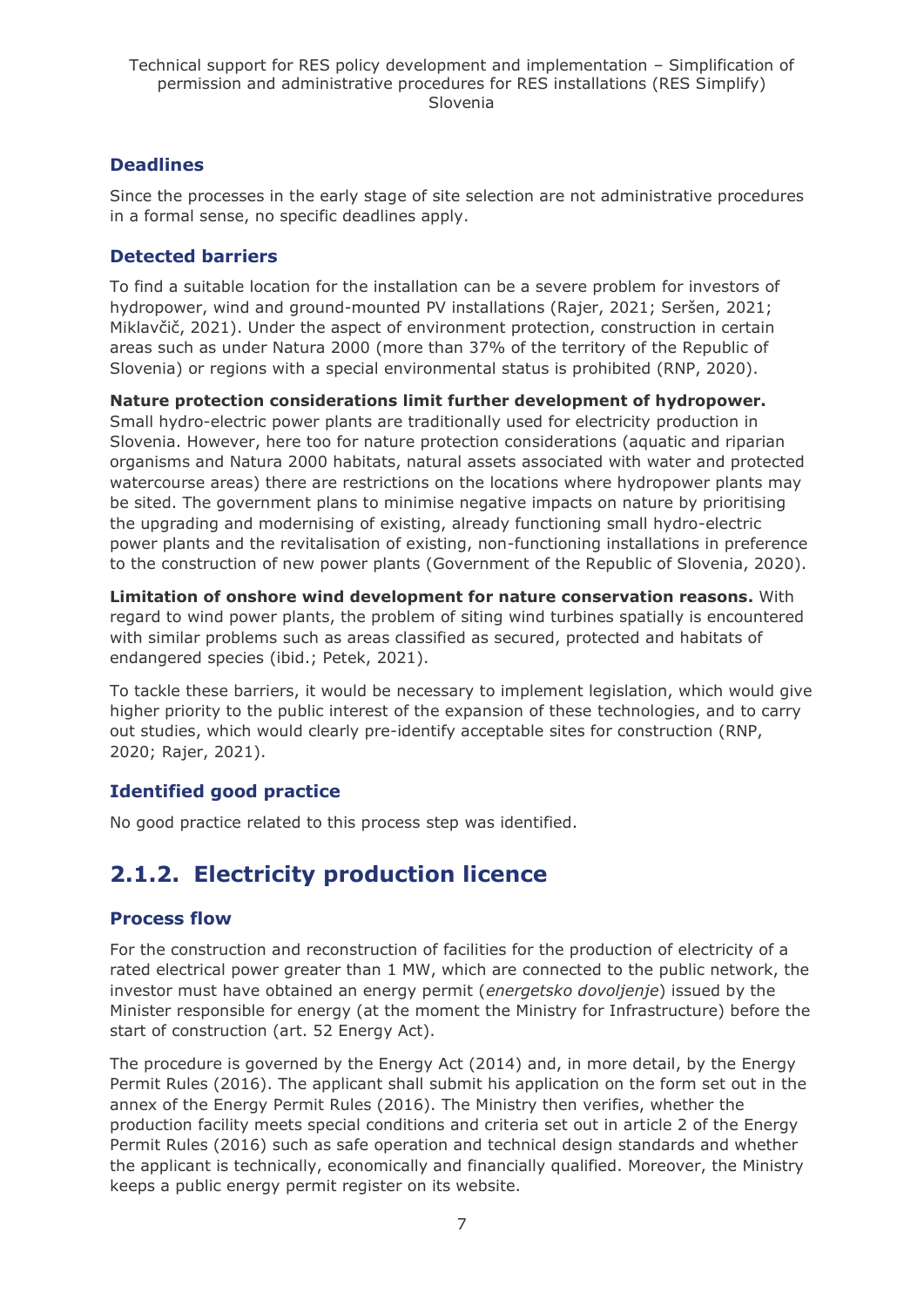## **Deadlines**

No special deadlines apply to this process step.

### **Detected barriers**

No barrier related to this process step was identified.

### **Identified good practice**

No good practice related to this process step was identified.

## <span id="page-7-0"></span>**2.1.3. Administrative authorisation**

### **Process flow**

*Spatial planning (art. 78 et seq. and 106 et seq. Spatial Planning Act 2017)*  In Slovenia, spatial planning is governed by the Spatial Planning Act (2017). It states that the Spatial Development Strategy of the Republic of Slovenia is the basic document for the general direction of spatial development in Slovenia.

The spatial planning takes place in form of national spatial plans (art. 78 et seq. Spatial Planning Act 2017) and municipal spatial plans (art. 106 et seq. Spatial Planning Act 2017), which hierarchically have to be in accordance with each other. They define orientations on the spatial development, such as construction areas and protected areas (water protection areas, special habitats). The municipal spatial plan is later also the basis for obtaining a building permit.

The development of the national spatial plan (prepared by the Ministry for Environment and Spatial Planning under the council of the Commission on Spatial Planning) foresees an involvement of the interested public from an early phase. Firstly, in regional consultations in the initiative phase (in line with the principles of the Aarhus Convention). Secondly, through local workshops. Then the public is acquainted with a study of different variants of the plan. Finally, the draft national spatial plan is announced to the public for further discussion.

This early public involvement and involvement throughout the process underlines the importance of early communication between the investor and the relevant groups. If the Ministry expects at the beginning of the preparation of the process a lot of opposition from the public to the envisaged spatial plan, the investor chooses a coordinator of the public involvement process who will organise individual activities in the field such as to inform the public, lead public debates and prepare minutes (RES Developer, 2021). The coordinator of the public involvement process can be an organisation that deals with such matters professionally but takes over only the organisational part of the process and the professional part is still led by the preparation coordinator.

The preparation or modification of the municipal spatial plan is the responsibility of the respective municipality and foresees in a similar way an early involvement of the interested public. In order to ensure the professionalism and legality of performing spatial planning tasks a municipality must employ at least one municipal urban planner, who must be an authorised architect or spatial planner.

The procedure of drafting a municipal spatial plan can be initiated by the investor and it begins with a decision of the mayor, which is submitted to the Ministry. The Ministry assigns it an identification number, publishes it and informs the municipality. The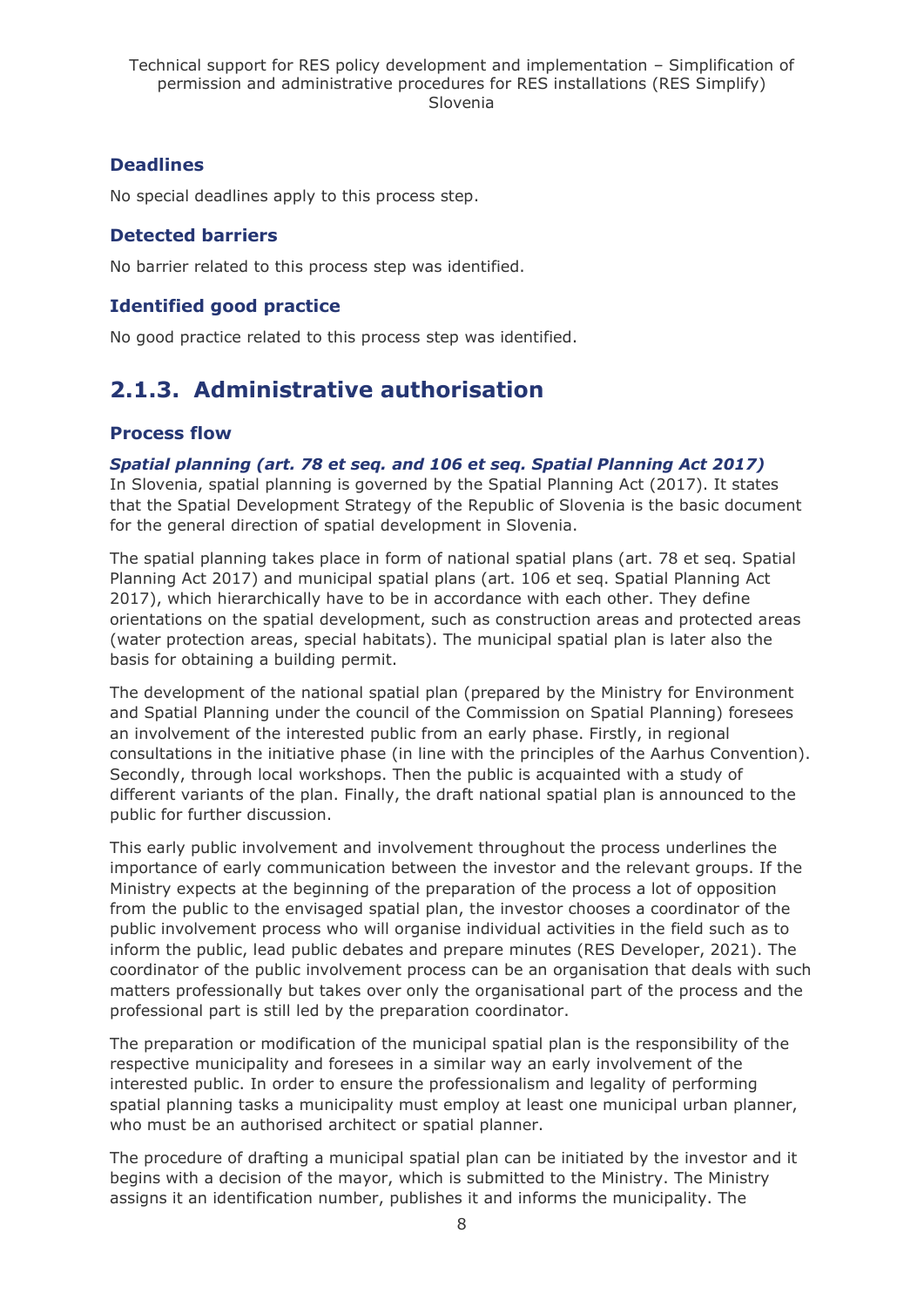municipality then invites state spatial planning bodies involved in the EIA process to give an opinion on the requirement of carrying out an environmental impact assessment, on which the ministry subsequently decides. The municipality prepares a draft plan, publishes it on its website and invites spatial planning authorities to give an opinion within 30 calendar days.

Within 30 calendar days of receiving the opinions of the state spatial planning authorities participating in the EIA process, the Ministry for Environment and Spatial Planning decides, whether the EIA report is appropriate or requests its amendment in accordance with the regulations in the field of environmental protection.

After obtaining the opinions and receiving a decision on the adequacy of the EIA report, the municipality amends and publishes the draft plan. The public disclosure also informs of any conflict of interest as foreseen by article 113 of the Spatial Planning Act (2017). The public is then allowed to make suggestions and comments on the published and disseminated material within a period of not less than 30 calendar days, which in complex matters can be prolonged for another 30 calendar days. The municipality examines the comments and proposals of the public on the draft and takes a position on them, which it then publishes. Thereupon spatial planning authorities can give their opinion within 30 calendar days. The Ministry for Environment and Spatial Planning thereafter decides whether the effects of the proposal are acceptable for the environment pursuant to article 46 of the Environmental Protection Act.

Thereupon the municipality adopts the decision on the municipal spatial plan and forwards it to the Ministry. Finally, the Ministry publishes it as a valid spatial planning act and informs the municipality thereof.

#### *Environmental impact assessment and environmental approval*

Prior to the construction that may have a significant impact on the environment, it is necessary to carry out an environmental impact assessment (*presoja vpliva na okolje;*  EIA) and to obtain an environmental approval (*okoljevarstveno soglasje*). Typically, for hydropower, onshore wind or also larger ground-mounted PV, especially in regions with larger numbers of protected birds or other animals such as eagles and bats, an environmental impact assessment needs to be carried out.

The environmental impact assessment and the issuance of the environmental approval are governed by article 50 et seq. of the Environmental Protection Act (2004), the Environmental Impact Assessment Decree (2014) and the Building Act (2017). The EIA entails a process of assessing the acceptability of the intended project with regard to the environment and it determines the necessary environmental protection measures in order to minimise the impacts and achieve the greatest possible preservation of environmental quality. Possible parties to the proceeding are the investor, neighbours and NGOs.

Annex II of the EIA Decree (2014) entails the groups of criteria for determining whether an EIA is necessary or not, e.g. the characteristics and the location of the intervention into the environment as well as the characteristics of possible effects. The construction of hydropower plants, onshore wind power plants and larger ground-mounted PV installations regularly falls under this category (Petek, 2021; RES developer, 2021). Annex I of the EIA Decree (2014) states that for wind power plants with a capacity of altogether 30 MW and hydro power plants with a capacity of at least 2 MW an EIA is mandatory. For other wind power plants with a capacity of altogether 15 MW the EIA is mandatory, if the location is in a nature protection area or within the distance of 1 km or less from specially protected buildings. For other hydro power plants with a capacity of at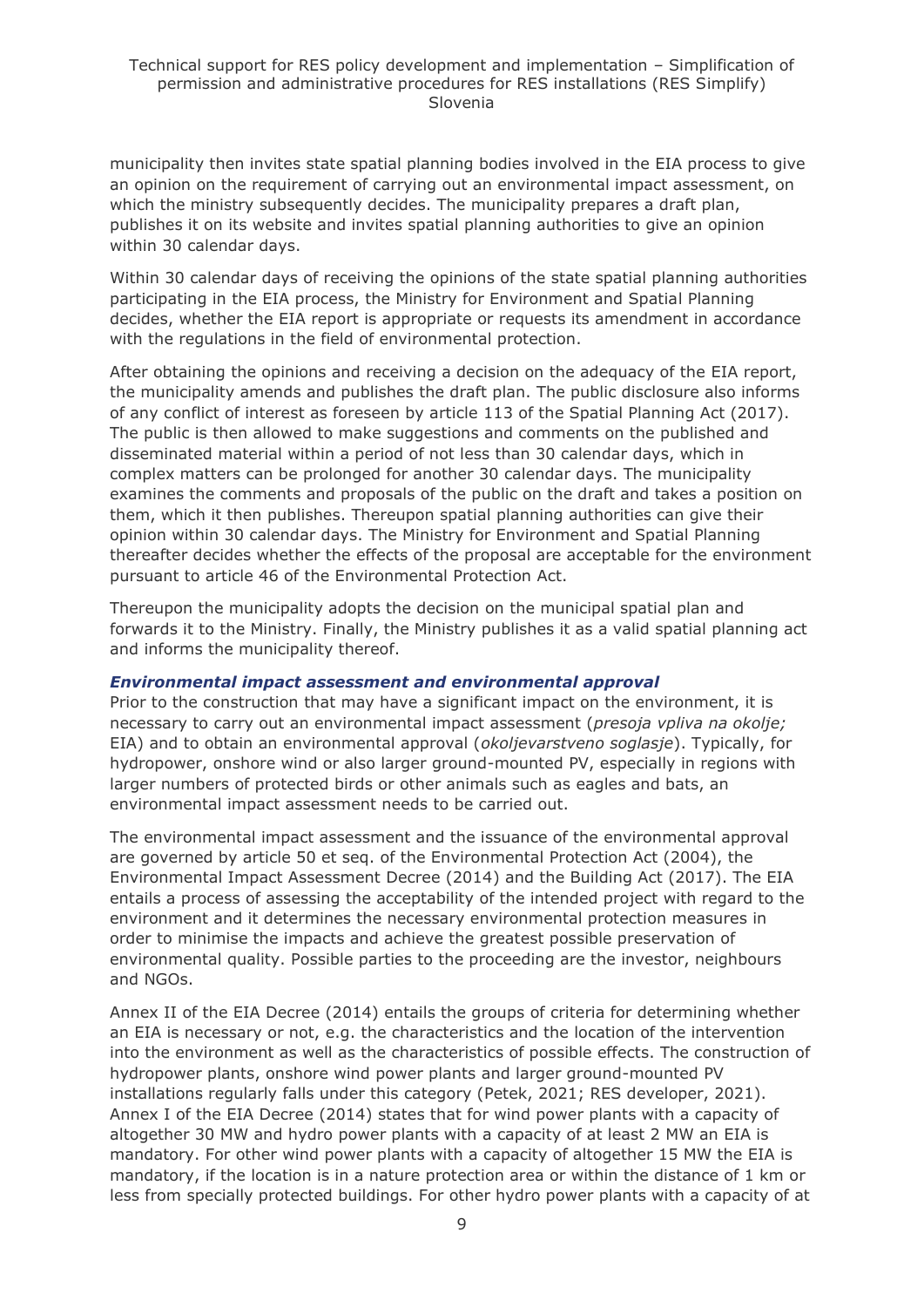least 0.5 MW and for ground-mounted PV installations with a capacity of at least 250 kW and an area size of at least 0.5 ha an EIA is mandatory, if it is established that they could have significant effects on the environment.

The competent authority is the Ministry of the Environment and Spatial Planning, its special body being the Slovenian Environmental Agency. However, in case of constructions (such as power plants) with possible environmental impacts, the EIA is merged with the building permit procedure and is issued by the Ministry of Environment and Spatial Planning. The agency then functions only as consulting body in the process. The merged procedures are then called 'integral procedure on the issuance of a building permit for objects with environmental impacts' and it is described hereafter.

#### *Building permit (normal procedure, art. 35 et seq. Building Act)*

For a new construction or a reconstruction of a building it is necessary to obtain a building permit (*gradbeno dovoljenje*).

If rooftop PV and smaller ground-mounted PV installations do not need to carry out an EIA, the normal building permit procedure pursuant to article 35 et seq. of the Building Act (2017) applies.

Pursuant to article 7 of the Building Act (2017) the competent authority is the local administrative unit (*upravna enota*) in the sense of article 14 of the State Administration Act (2002).

The procedure begins with the application and other necessary documents submitted by the investor. Other parties such as neighbours, NGOs and other persons, who can prove to be influenced by the building (e.g., noise) can acquire the position of a secondary participant in the process by notifying. The competent authority shall invite these persons for participation according to article 37 of the Building Act (2017), if known from official records. They then have the opportunity to contribute their views during the process. If not all the participants agree with the construction plans, the administrative unit holds an oral hearing.

If all the requirements pursuant to article 43 of the Building Act (2017) such as the accordance with building law and a complete documentation are met, the building permit is issued in form of a decision. The construction must be commenced within 5 years after the adoption of the decision (article 47 of the Building Act 2017).

#### *Building permit (integral procedure, art. 50 et seq. Building Act)*

In an integral procedure, a building permit is issued, which combines a decision on meeting the conditions for issuing a building permit and an environmental permit. Unlike in the normal procedure the Ministry for Environment and Spatial Planning is the competent authority for issuing a building permit for facilities with environmental impacts (art. 7 Building Act 2017).

The provisions on the EIA in the Environmental Protection Act (2004) principally apply, if the Building Act does not say otherwise (art. 50 Building Act 2017).

The EIA is carried out on the basis of an EIA report according to the Environmental Report Decree (2005) drafted by the investor under the quality overview of the Ministry. The investor then applies for the building permit and the environmental approval with the project plan and the environmental report.

If there are no obvious legal conflicts, the Ministry will provide the public with the possibility of taking insight into the application and enable the expression of opinions and comments by means of local announcements and via the internet. The period within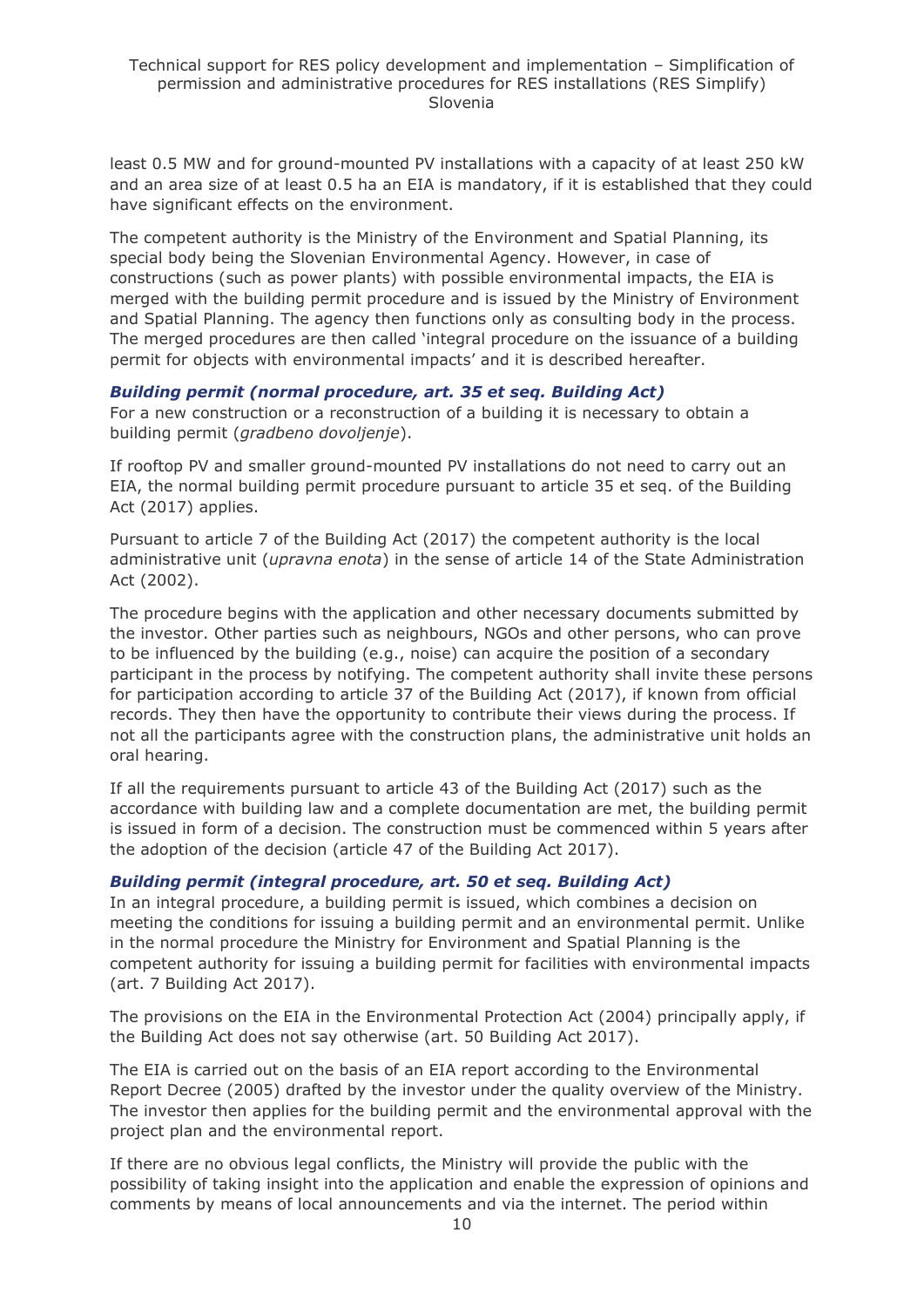which the public has the right to give opinions is 30 calendar days from the day of publication (art. 58 Environmental Protection Act 2004 and art. 52 and 55 Building Act 2017). If cross-border impacts are possible, the Ministry will notify the competent authorities of the neighbouring EU-member states Italy, Austria, Hungary and Croatia, which then can also participate in the process.

According to article 54 of the Building Act a civil initiative may also be a participant, if 200 signatures of adult natural persons are collected in the area of the municipality, where the construction is intended.

Afterwards the expected impact of the project on the environment are determined and the consequences are evaluated according to the process outlined in article 7 et seq. of the Environmental Report Decree (2005).

The building permit is issued in an integrated procedure, if the conditions for a normal building permit referred to in art. 43 Building Act (2017) are met and if there are no significant harmful effects on the environment (art. 57 Building Act 2017).

#### **Smaller installations**

The Smaller RES and CHP Installations Decree (2020) determines the types, size and conditions for installations, for which a building permit is not required. These are solar power installations with a capacity not exceeding 1 MW and wind power installations with a capacity of up to and including 50 kW (art. 3 Smaller RES and CHP Installations Decree 2020). However, the investor needs to meet several conditions under article 4 of the decree such as static assessments, fire safety assessments or lightning protection precautions.

#### *Obstacle approval for wind power plants*

Wind power plants can represent obstacles to the air traffic nearby an airport, in particular in the take-off zone or also outside it. Article 112 of the Aviation Act states that whoever intends to erect a new or to increase an existing obstacle must obtain a prior approval. The competent authorities are the Civil Aviation Agency of the Republic of Slovenia and regarding obstacles in the military airport zone the Ministry for Defence.

#### *Stricter construction and maintenance requirements for larger hydropower plants*

Pursuant to article 3 of the Energy Infrastructure Decree (2016), hydro power plants with a capacity over 10 MW are also part of the energy infrastructure of Slovenia and according to article 462 et seq. of the Energy Act have to fulfil stricter construction and maintenance requirements such as optimal technical and economically efficient operation and a latest state of the art design.

#### *Water permit and water concession*

For hydropower plants a water permit (*vodno dovoljenje*) according to article 125 et seq. of the Water Act (2002) and a water concession pursuant to article 136 et seq. Water Act (2002) needs to be acquired from the Ministry for Environment and Spatial Planning. These administrative acts determine the manner of water use for the specific installation, which has to be in line with water protection provisions.

### **Deadlines**

There are no universal deadlines for the aforementioned procedures, because each individual process depending on the project specifics is treated differently and can take correspondingly more or less time. According to article 14 of the General Administrative Procedure Act (1999), the procedure must be conducted expeditiously and at the least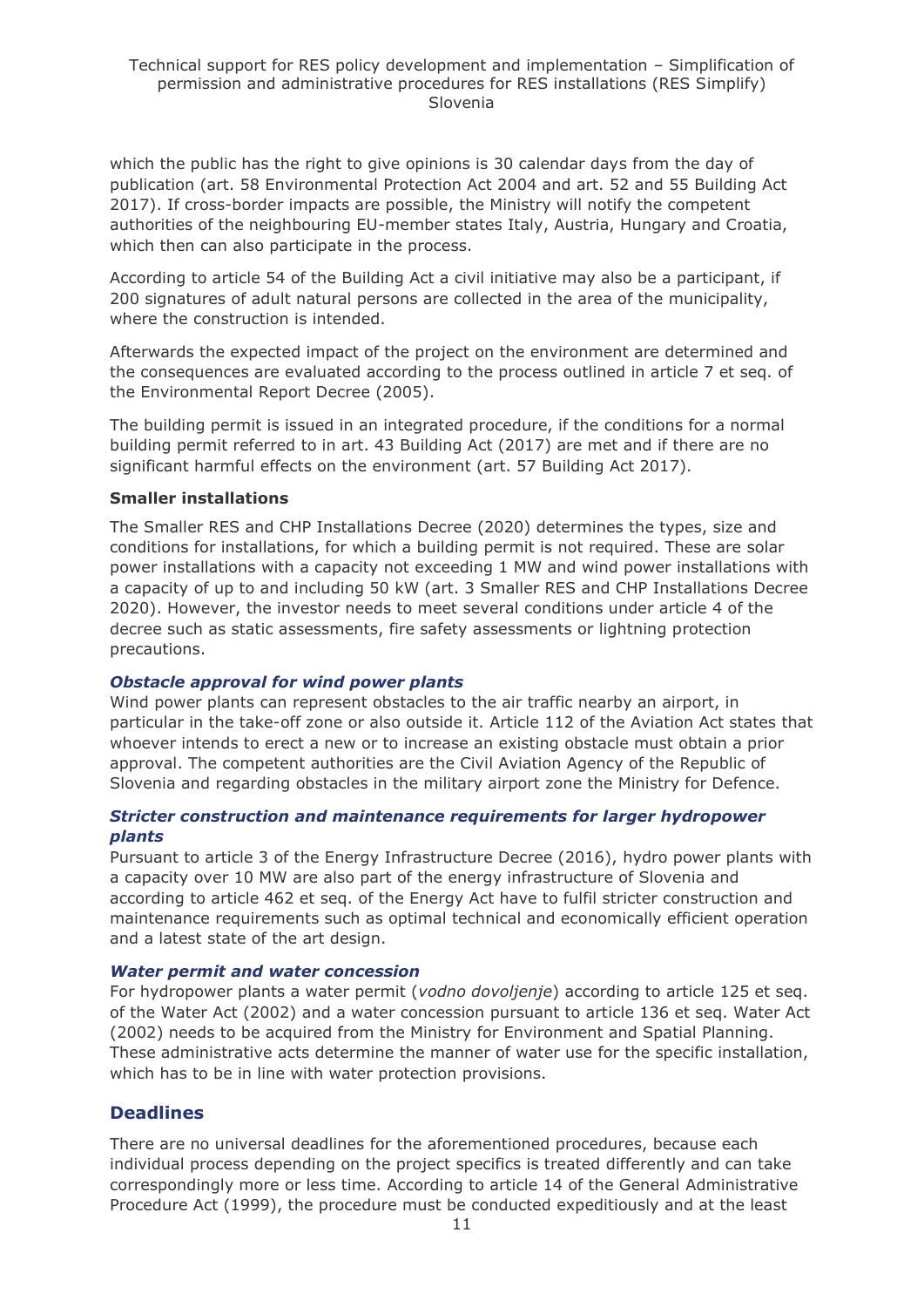possible delay for the parties and the participants. Certain different deadlines, however, are foreseen in the special legislation governing the abovementioned procedures.

#### *Spatial Planning*

Before publishing the decision on the preparation of the municipal spatial plan, its draft and proposal, the ministry shall check within 7 calendar days whether it has been prepared in the prescribed form and shall inform the municipality thereof (art. 53 Spatial Planning Act 2017).

Furthermore, the municipality shall publish the decision on the preparation in the spatial information system, inform the state spatial planning bodies participating in the EIA and invite them to give an opinion within 30 calendar days on the likelihood of the requirement to carry out an EIA in the specific case (art. 110 Spatial Planning Act 2017). The ministry responsible for the environment shall on the basis of these opinions decide within 21 calendar days whether an EIA is required for the changes of the municipal spatial plan (art. 110 par. 4 Spatial Planning Act 2017). At the request of the municipality the state spatial planning authorities shall also provide it with concrete guidelines within 30 calendar days (art. 110 par. 5 Spatial Planning Act 2017).

#### *Environmental Approval*

The Ministry shall notify the public of the issued environmental approval within 30 calendar days (art. 65 Environmental Protection Act).

#### *Building permit (normal procedure)*

If the application is not complete, the competent authority has to request the completion within 15 calendar days from its receipt (art. 35 Building Act 2017).

#### *Building permit (integral procedure)*

The deadline for issuing a building permit in case of an integral building permit procedure is 5 months from the submission of a complete application for issuing a building permit, but the deadline does not run during periods of obtaining opinions from other bodies and public debate (art. 57 Building Act). Moreover, the decision shall be published within 15 calendar days after issuance to the investor (ibid.).

#### **Detected barriers**

**Lack of appropriate cooperation in larger projects.** During the spatial planning process there are sometimes problems with regard to the right cooperation on the part of the investors (Grmek, 2021). It happens that working materials and documentation of the spatial planning process are presented in other procedures such as the building permit procedure even before they are approved by the competent authority. This aims at speeding up the procedures, but eventually leads to even more confusion, delay and a loss of trust. It is therefore essential that all processes are carried out according to the law by all participants. This barrier negatively affects larger RES projects in general, including wind power, hydropower and ground-mounted PV projects.

**NIMBY attitude.** Future investors of larger RES projects (wind power, hydropower and ground-mounted PV) may face a negative public opinion. Many communities express a strong 'not in my backyard' (NIMBY) opposition against e.g., wind energy plants (especially because of noise and animal protection) built in their vicinity, although, generally, most Slovenians recognise the benefits of wind power and larger RES installations and the fact that their deployment is necessary fulfil the climate protection goals. There are lots of civic initiatives such as ecological associations or also groups for the protection of sites of historic interest or monuments (RNP, 2020). It would be helpful, if all Slovenian municipalities would adopt a Municipal Environmental Protection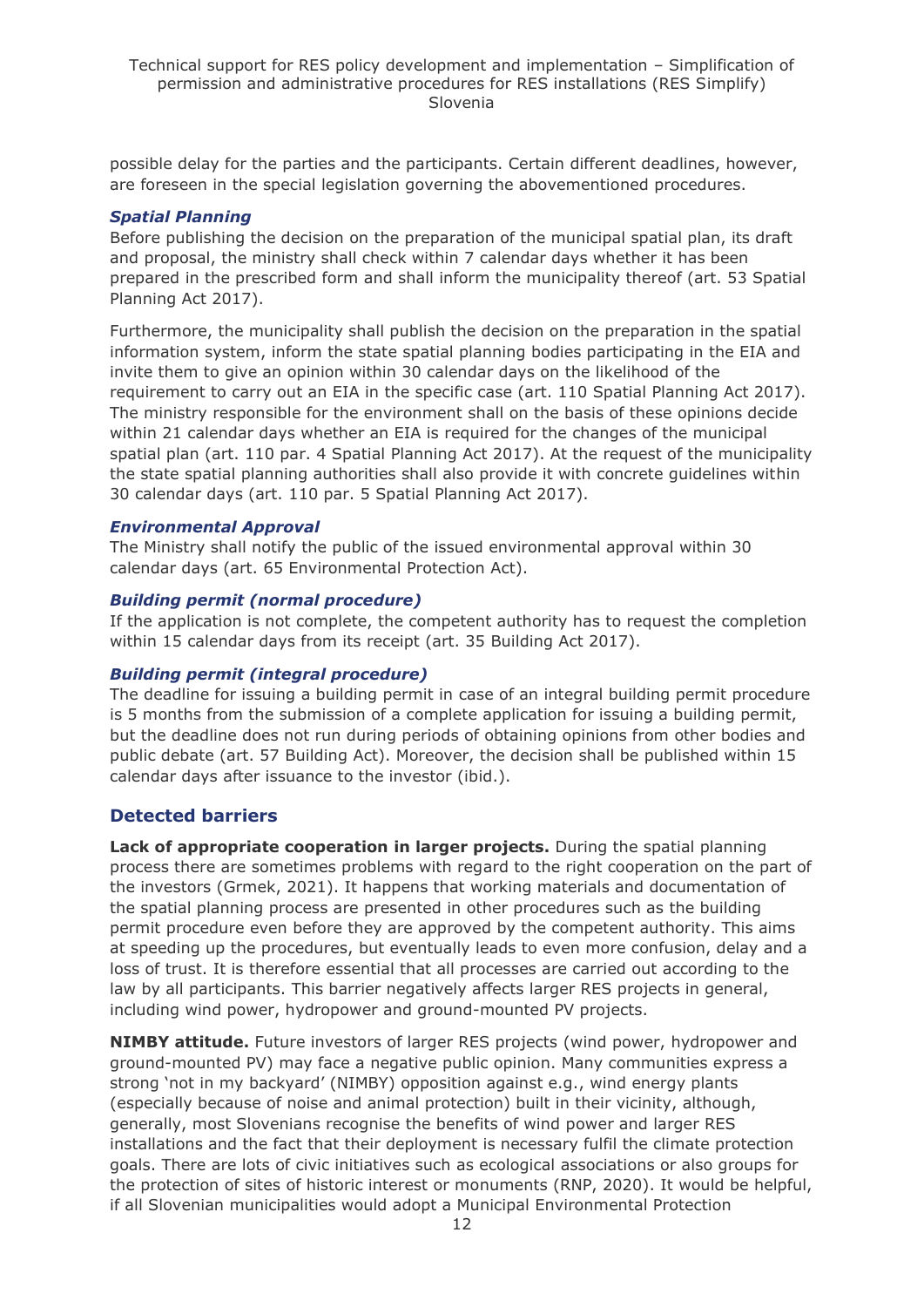Programme (as outlined in the Agenda 21 action plan), which would change the attitude of many citizens by sensitising many to environmental problems and the need for the expansion of renewable energies (Lipič, 2020).

**Public opposition.** In Slovenia, the local population has prevented the construction of wind and hydropower plants during the spatial planning process (e.g., by means of a referendum or petitions) for a variety of reasons (Tručl, 2021; RES developer, 2021; Petek, 2021; Grmek, 2021). The main reason for the local oppositions is the protection of endangered species such as birds, bats and rare fish species, some of which are only found in the Slovenian environment. Due to a dispersed settlement of the population over the countryside only a limited number of locations with appropriate wind conditions can be found where in the vicinity there is no local population and where therefore no noise issues can arise (Government of the Republic of Slovenia, 2020; RNP 2020). A part of the public opposes renewables also because it pursues other goals and interests, such as the continued use of thermal and nuclear power plants (Grmek, 2021).

**Lenghty procedures.** In particular for larger RES projects such as wind onshore, hydropower or ground-mounted PV installations the overall length of administrative procedures can amount to several years, which makes the development of larger projects less predictable and plannable and ultimately leads to higher investment costs or even the refraining from investing in this regard (RES developer, 2021; RNP, 2020; Petek, 2021; Grmek, 2021). Due to reduced office hours of the competent authorities this problem has increased since the COVID19-pandemic in 2020. In case a favourable decision has been reached, it may be revoked or contested by an appeal, further delaying the entire process.

Therefore, there have been cases, where e.g., wind turbine components from foreign countries were imported at high costs, but instead of starting the construction, due to lengthy administrative procedures the same turbine parts had to be sent back thus generating more costs and overall investment uncertainty, especially in the wind sector (RNP, 2020).

If an environmental impact assessment (EIA) needs to be carried out, this can lead to considerable waiting times due to elaborate discussions and evaluation or monitoring, which are undergone in too great detail from the viewpoint of some investors. Furthermore, if the investor needs to wait for the change of a spatial plan, this can also take a long period of time depending on the municipality and the local opposition to the project. The behaviour and time delays can vary significantly depending on the authorities concerned and the interaction between authorities on various levels (RES developer, 2021; RNP, 2020). In consequence, the delays also lead to a situation, where the investor has obtained public incentives from the support scheme but will probably not be able to call up the funding, because the installations will not be built within the time limit of five years (Rajer, 2021). Sometimes the project design even becomes obsolete and needs an update such as more modern wind turbines (Grmek, 2021).

Similar problems for the installation of ground-mounted PV can be observed. However, it should be noted that the administrative barriers do not have such a severe impact on ground-mounted PV overall. The main reason that in the solar sector almost only rooftop PV installations have been built since 2017 is that there has been a very one-sided support policy in favour of rooftop PV, thus neglecting ground-mounted PV (Tručl, 2021).

**Worsened public participation due to COVID-19 measures.** Due to COVID-19 measures prohibiting the gathering of citizens indoors, most oral hearings and meetings on substantive submitted documentation (e.g., EIA reports) between citizens, the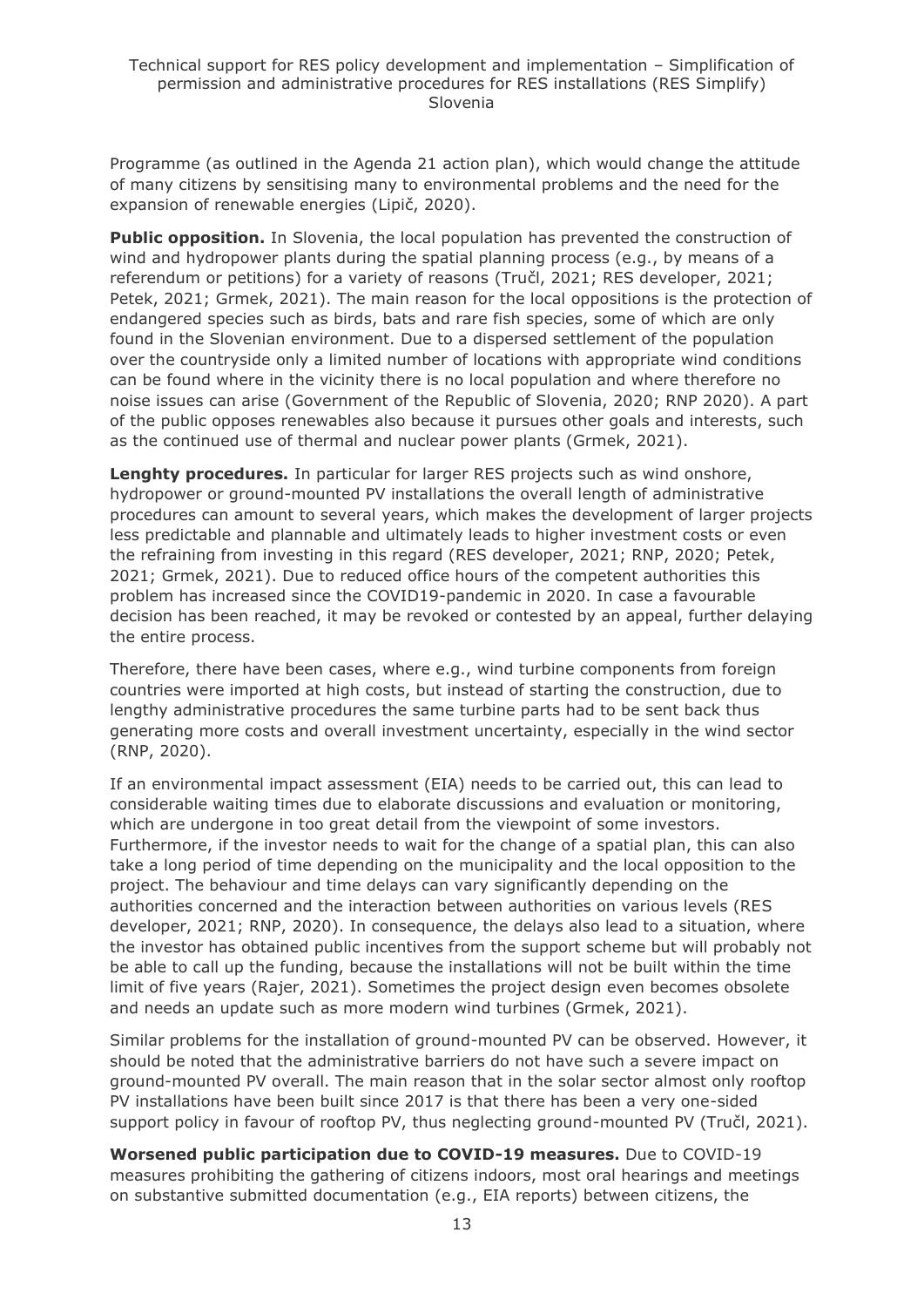competent authorities and the investor were cancelled. The communication via zoom and e-mail did not provide an appropriate alternative and did sometimes not produce clear answers. Some NGOs therefore have the impression that the implementation of the new COVID-19 policy is more in line with the government, ministries and investors than with the interests of citizens such as to maintain the quality of life, living and human health. It is demanded that the procedural rights in question have to be guaranteed also in times of the pandemic, which is mostly dependent on the will of the political parties, the government and the respective ministries (Lipič, 2021).

**Lack of coordination and consistency.** The Ministry of Infrastructure responsible for energy policy has repeatedly sent initiatives to improve administrative procedures to the Ministry of the Environment and Spatial Planning, where they seem to adhere strictly to European directives on environmental protection, apparently ignoring the exceptions for the use of RES such as in view of the principle of sustainable development. Thus, environmental interests (sometimes paradoxically) completely prevail. In other cases, however, the same ministry opposes the local (municipal) protection of wetland and wants to install a gas pipeline across it, which seems contradictory to investors. These inconsistencies also apply to obtaining building permits, water permits or the adoption of national and municipal spatial plans (Grmek, 2021).

**Improper/unlawful decision-making practice.** Experience shows that, allegedly, in some parts of the administration, processes are also deliberately slowed down because improper services of a financial nature that do not result from the law are demanded in return for the normal progress in proceedings. If these services are not provided, the process is prolonged, unlawful, i.e., superfluous, procedural actions are demanded (unnecessary documents, proof, etc.) or the official discretion of the final decision is based on irrelevant considerations and is therefore unlawful. The actual proof of these practices is difficult to provide and accordingly it is difficult to quantify the resulting damage in time and money. Although these are only individual cases, this circumstance nevertheless represents an obstacle to the expansion of larger projects and leads to more uncertainty (RES Developer, 2021).

**Fake establishments of NGOs.** Allegedly, there have been smaller NGOs set up by just a few persons in order to become a party in administrative procedures such as the EIA, to then frustrate or block the process and, finally, to offer the investor to withdraw from the process for a financial reward. However, this practice has been revealed and diminished by changes in the legislature, which foresee higher requirements to be met in demonstrating the public interest of a group (RES Developer, 2021).

**Public authorities understaffed.** The expertise of public sector employees regarding the development of renewable energies has increased in recent years and is satisfactory. However, it is generally noted that the responsible authorities have too few staff, which ultimately leads to even unproblematic processes taking significantly longer (Tručl, 2021; Petek, 2021; RES Developer, 2021).

**Refrain from taking legal action.** Because the Slovenian RES market is of a comparatively modest size, the individual investors and decision-makers in the authorities have become familiar with each other over the years. If there are delays in the procedures on the part of the authorities and legal deadlines are exceeded, it is relatively rare for the applicants to take legal action because they believe that a lawsuit before the administrative court would worsen their relationship with the decision-makers for the future. For this reason, even unlawful failure to meet deadlines by the authorities is often not objected to in front of a court, but an attempt is made in an informal way to persuade the decision-maker to do their duty. Furthermore, legal action sometimes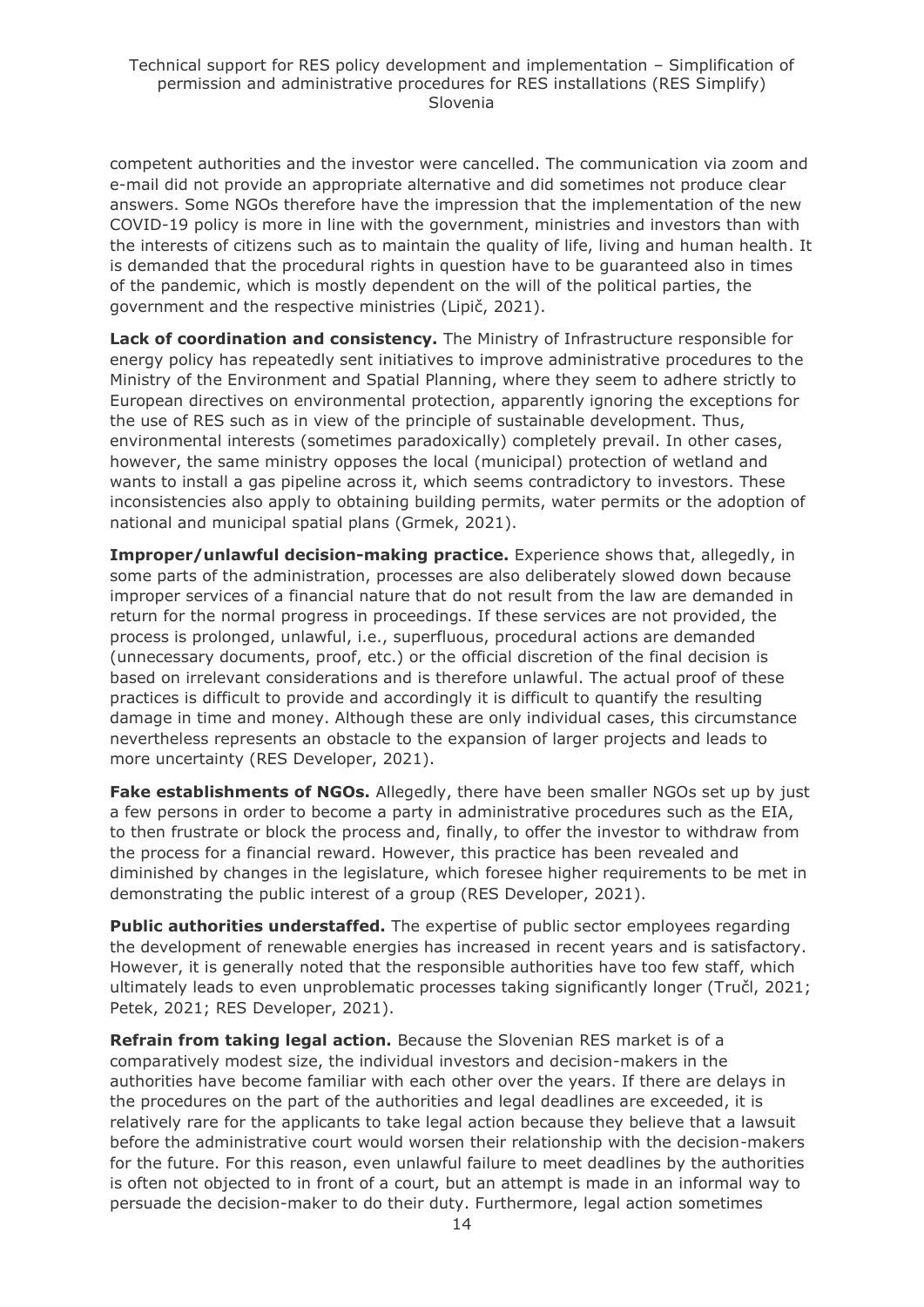appears to be an unnecessary complication of the matter, as additional costs are incurred, and the outcome of the proceedings still can be uncertain. Ultimately, this damages the enforcement of legal guarantees already given to speed up administrative procedures (RES developer, 2021).

### **Identified good practice**

**Good atmosphere for rooftop PV.** The regulative framework for smaller installations is deemed to be sufficiently good to increase the development of rooftop PV, since procedures are either not needed or proceed quickly (Tručl, 2021; Petek, 2021).

**Increased use of e-communication.** The general willingness of the competent authorities to use IT systems and make communication more digital (e.g., with regard to the project preparation in the building permit process) has increased in recent years also thanks to the proper functioning of online platforms e.g., in the field of construction matters and not least because of the new circumstances due to the COVID-19 pandemic (Petek, 2021).

**Good cooperation with NGOs.** With regard to the abovementioned possibilities of public involvement, the cooperation between NGOs and the competent authorities functions fairly well and the procedural rights (e.g., participation in the EIA process) are deemed to be effective in order to realise an appropriate consideration of public interests such as nature protection, although more participation rights would be welcomed also. Cooperation and mutual understanding between government, investors and NGOs has become more routine over the years and numerous positive experiences with compromise solutions have created a basis of trust (Lipič, 2021).

## <span id="page-14-0"></span>**2.1.4. Grid connection permit**

### **Process flow**

The grid connection process is governed by article 147 et seq. of the Energy Act (2014), the Transmission System Operating Instructions (2016), the Distribution System Operating Instructions (2021), Distribution Grid Operating Instructions (2011) and the General Distribution Grid Conditions (2007).

According to article 370 of the Energy Act (2014) the electricity operator must in its activities of regulating the operation of the network on the basis of transparent and nondiscriminatory rules, give priority to RES and combined heat and power (CHP) plants, if the safe operation of the electricity system is ensured.

#### *Connection Approval*

In order to connect to the system, the potential user firstly must obtain a connection approval (*soglasje za priključitev*) by the system operator (art. 147 Energy Act 2014). For this, a formal request together with a conceptual design needs to be submitted to the electricity operator.

In the connection approval the operator determines the connection point and conditions for connection. The approval is valid for two years; however, the period can be extended twice for one year respectively.

According to article 369 of the Energy Act (2014), the electricity operator cannot refuse the connection approval to the investor of a RES power plant on the grounds of article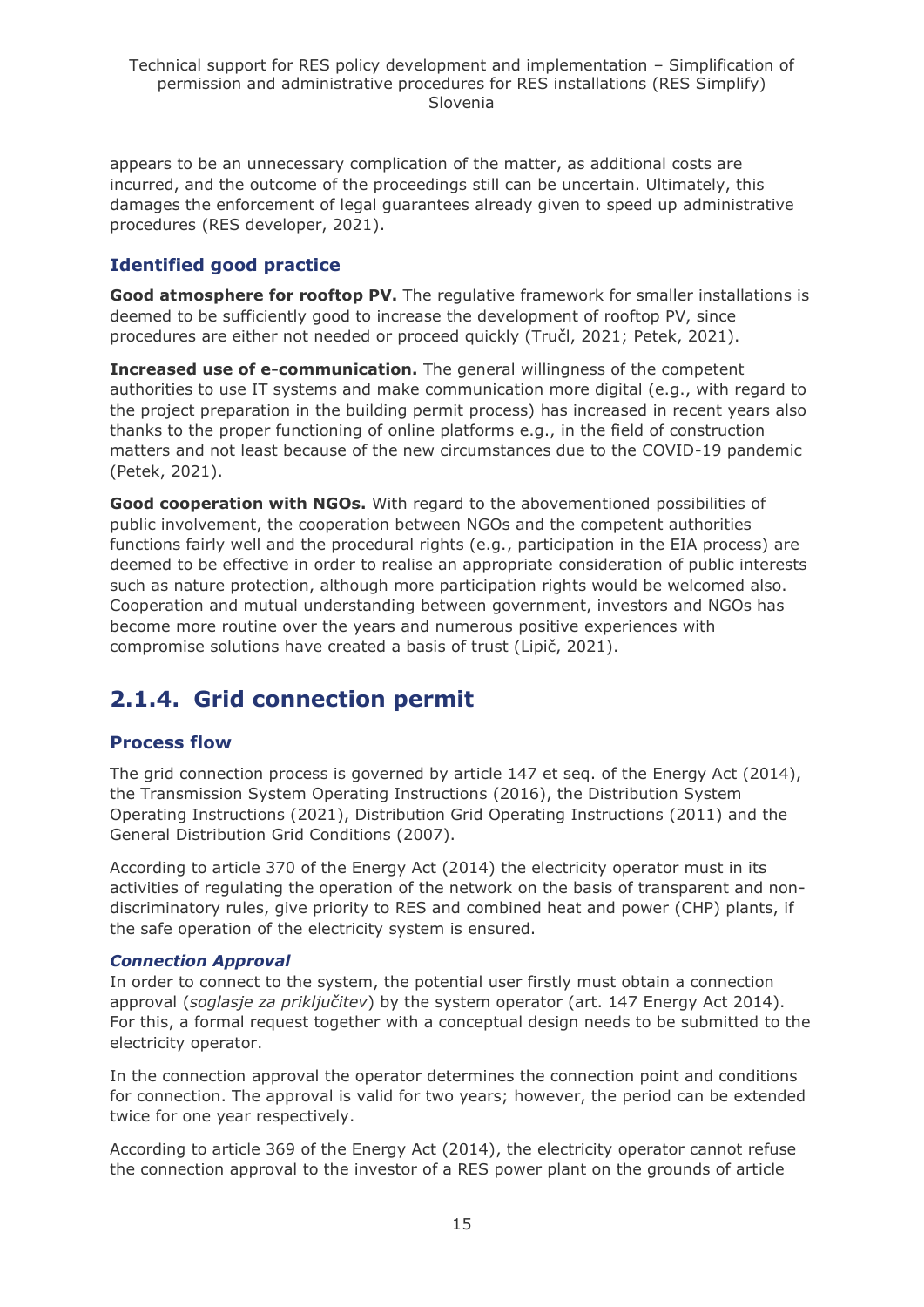147 par. 8 of the Energy Act (2014), which provides that potential grid users have no right to connect, if the connection would lead to disproportionate costs for the operator.

#### *Connection Agreement*

After the connection approval was issued, the grid operator and the holder of the approval shall conclude a connection agreement, in which the parties outline a detailed implementation of the grid connection and stipulate the maintenance of the connection (art. 147 Energy Act 2014).

#### *Self-supply*

If the construction of power installations intended for self-supply also entail new measuring points, the investor needs a connection approval (art. 315 par. 11 Energy Act 2014). When for example rooftop PV installations fall under the RES-E Self-supply Decree (2019), the system operator can only request the (technical) conditions set out therein without making further prerequisites necessary (art. 10 RES-E Self-supply Decree 2019).

#### *Smaller installations*

Smaller RES installations such as Solar power installations with a capacity not exceeding 1 MW and wind power installations with a capacity of up to and including 50 kW only need to fulfil the modified prerequisites of the Smaller RES and CHP Installations Decree (2020) such as the dispensation of the building permit if the building and safety provisions of article 4 are met (art. 5 Smaller RES and CHP Installations Decree 2020).

#### **Deadlines**

The connection to the grid is determined by the bilateral grid connection agreement.

At the request of an investor whose RES power plant exceeds 10 MW and for which a national spatial plan was adopted, the system operator shall within 60 calendar days of receiving the application prepare a comprehensive and detailed estimate of the connection costs and a schedule for the implementation of the connection to the network (art. 371 par. 4 Energy Act).

#### **Detected barriers**

**Lengthy procedures.** Lengthy procedures negatively affect all renewable energy technologies, but the waiting time for rooftop PV is significantly less. The connection approval is issued too late and thus the connection to the grid is delayed (RNP, 2020; Tručl 2021). Basically, the same observations as made for the administrative procedures apply.

It would be a sensible approach, if the system operator would have to pay a penalty fee, when procedures take too much time; Otherwise, the legal guarantees are considered by developers as nothing but mere lip service (Tručl, 2021).

**Reluctant grid connection procedure.** A reluctance to connect self-supply power plants such as rooftop PV installations can be noted among the distribution grid operators (Seršen, 2021).

With regard to rooftop PV, the late permit issuance and grid connection allegedly is in part due to unfair competition and a conflict of interest of some system operators, who prioritise their own installations or in favour of certain other investors and therefore connect them illegitimately before (RNP, 2020).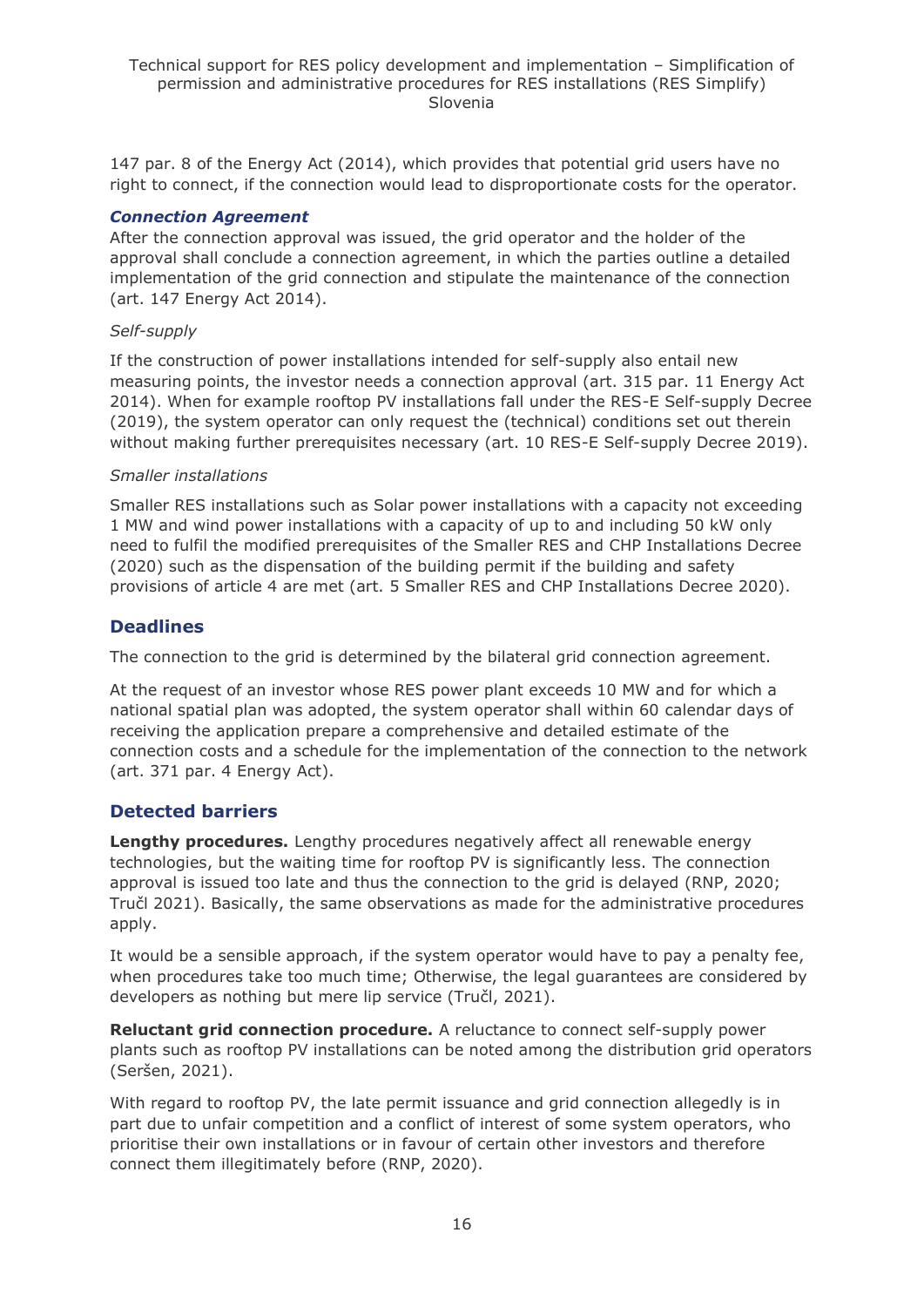This barrier has similar consequences (prolonging project timelines, higher costs, uncertainty for the investors, etc.) as outlined for the administrative authorisation procedures and a similar hesitance to take legal action can be observed.

From the perspective of the distribution grid operator this description is not accurate, however, and delays are caused by capacity problems at the low-voltage grid level (Miklavčič, 2021).

**Grid integration of rooftop PV.** In terms of sustainable use of space, rooftop PV is seen to have the greatest development and environmental acceptability potential in increasing renewable electricity generation in Slovenia. However, the key limitation is the capacity to integrate solar power into the electricity grid, because, from the network perspective, it is cheaper and less complicated to incorporate ground-mounted PV installations at locations with higher electricity consumption (all consumed on-site) or by connecting to the medium-voltage network (Government of the Republic of Slovenia, 2020).

### **Identified good practice**

**Eased procedures for RES-E Self-supply.** Slovenia has implemented the RES-E Selfsupply Decree (2019), with which individual self-supply, self-supply in buildings with several apartments and communities that jointly install facilities for the production of energy from renewable sources are promoted. The decree was adopted and changed to remove administrative barriers in the formation of community self-sufficiency and to simplify the process of connecting devices to the power grid, e.g., by lifting the capacity limit of community devices (Balkanenergy, 2020). So far, the implementation of the new regulation has worked well and brought a significant acceleration of administrative procedures (Rajer, 2021).

## <span id="page-16-0"></span>**2.1.5. Other**

#### **Process flow**

#### *Use permit*

In order to start using a building, for which a building permit is prescribed, a use permit (*uporabno dovoljenje*) is necessary (art. 6 Building Act 2017).

After the completion of construction, the investor must submit an application for the issuance of a use permit pursuant to the procedure described in article 68 et seq. of the Building Act (2017).

The competent authority is the same as for the building permit, but only the investor can be a party in this process (art. 68 Building Act 2017).

Finally, a technical inspection and a trial operation in line with the conditions of the Power Plant Operation Rules (2016) are performed in order to determine whether the installation is in accordance with the building permit (art. 71 Building Act).

### **Deadlines**

The competent authority has to issue the use permit within 15 calendar days from the submission of the complete application (art. 69 Building Act 2017).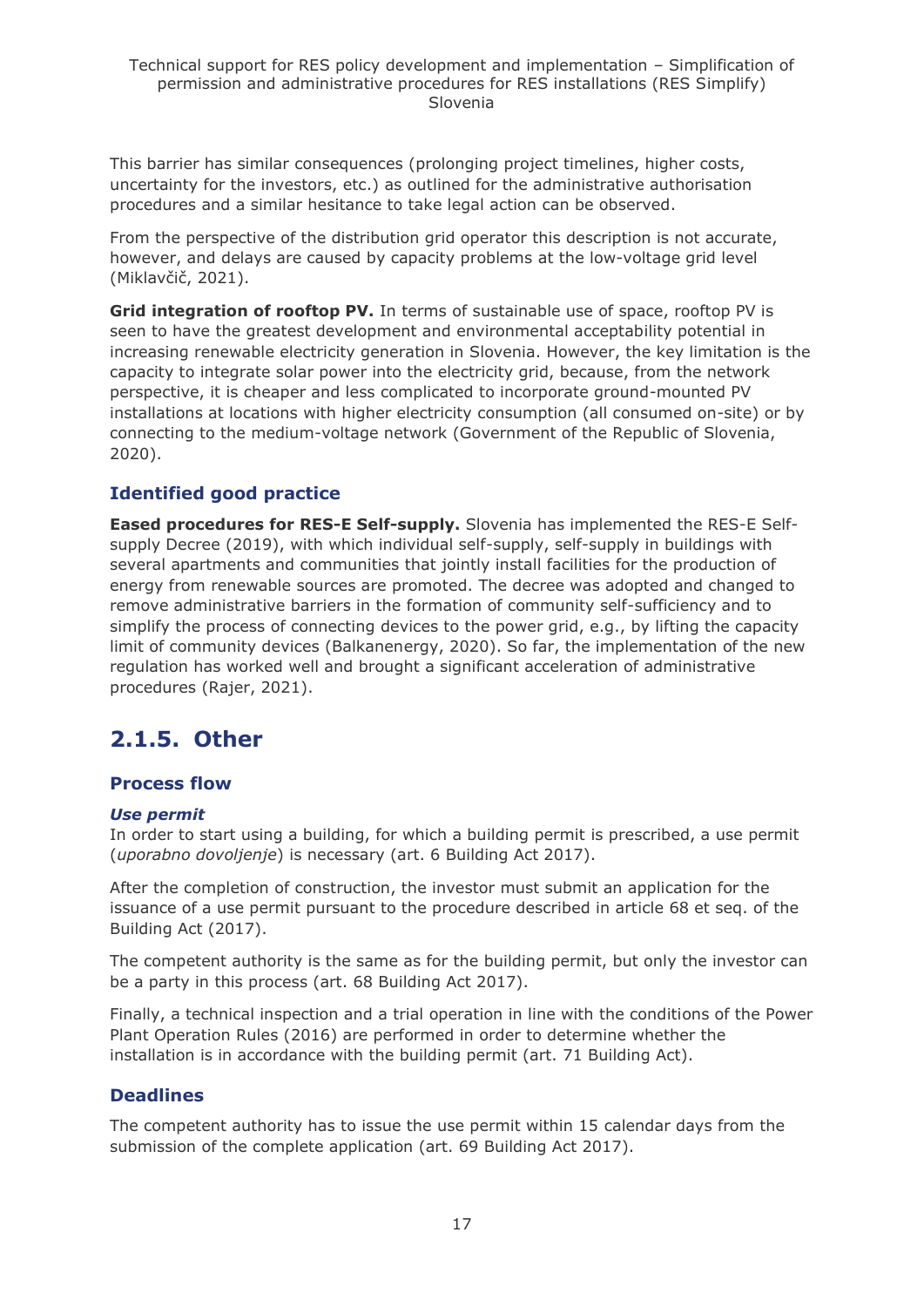### **Detected barriers**

No barriers related to this process step were identified.

### **Identified good practice**

No good practice related to this process step was identified.

## <span id="page-17-0"></span>**3. Use of IT systems**

Article 83 of the General Administrative Procedure Act (1999) states that, in general, the public authority has the choice of communicating documents either by post or electronically. However, article 86 of the General Administrative Procedure Act (1999) also encourages an increased use of electronic means for public services.

#### *Environmental atlas*

The Environmental Agency offers an interactive Environmental Atlas (atlas okolja<sup>1</sup>) of the territory of the Republic of Slovenia, which contains detailed topographical information on the environment, which can be useful in the process of finding a suitable location.

#### *e-uprava*

The website e-uprava.gov.si<sup>2</sup> (e-administration) represents an online tool for the central collection for application forms and the description of various administrative procedures such as the building permit procedure. The user needs a qualified digital certificate to create an account in which all submitted applications and essential documents are displayed.

#### *e-prostor*

The project e-prostor<sup>3</sup> (e-space), which is co-financed by the Ministry for Environment and Spatial Planning and the European Regional Development Fund, by 2021 aims at establishing the possibility of centrally carrying out procedures in the field of construction (e-building) and the preparation of spatial plans (e-plan) as well as developing a register of building land.

#### *PIS*

The website PIS<sup>4</sup> (*Prostorski informacijski sistem*), which stands for spatial information system and is a part of the aforementioned e-prostor project, is a public service intended for the insight into spatial data on state and municipal spatial planning acts or those in preparation, administrative acts in the field of construction such as building permits and use permits since 2015, spatial restrictions (e.g., Natura 2000, protected areas, ecologically important areas, water protection areas, forest reserves, protective forests, protection of cultural heritage) and real estate records on municipal borders, land cadastre, building cadastre. The data is also organised in an interactive map.<sup>5</sup>

#### *Spatial planning*

Article 53 of the Spatial Planning Act (2017) foresees that the procedures for the preparation of spatial planning documents and the publication of materials shall be carried out through the spatial information system.

<sup>1</sup> http://gis.arso.gov.si/atlasokolja/profile.aspx?id=Atlas\_Okolja\_AXL@Arso

<sup>2</sup> https://e-uprava.gov.si/

<sup>3</sup> https://www.projekt.e-prostor.gov.si/program-projektov/

<sup>4</sup> http://www.pis.gov.si/

<sup>5</sup> http://storitve.pis.gov.si/pis-jv/informativni\_vpogled.html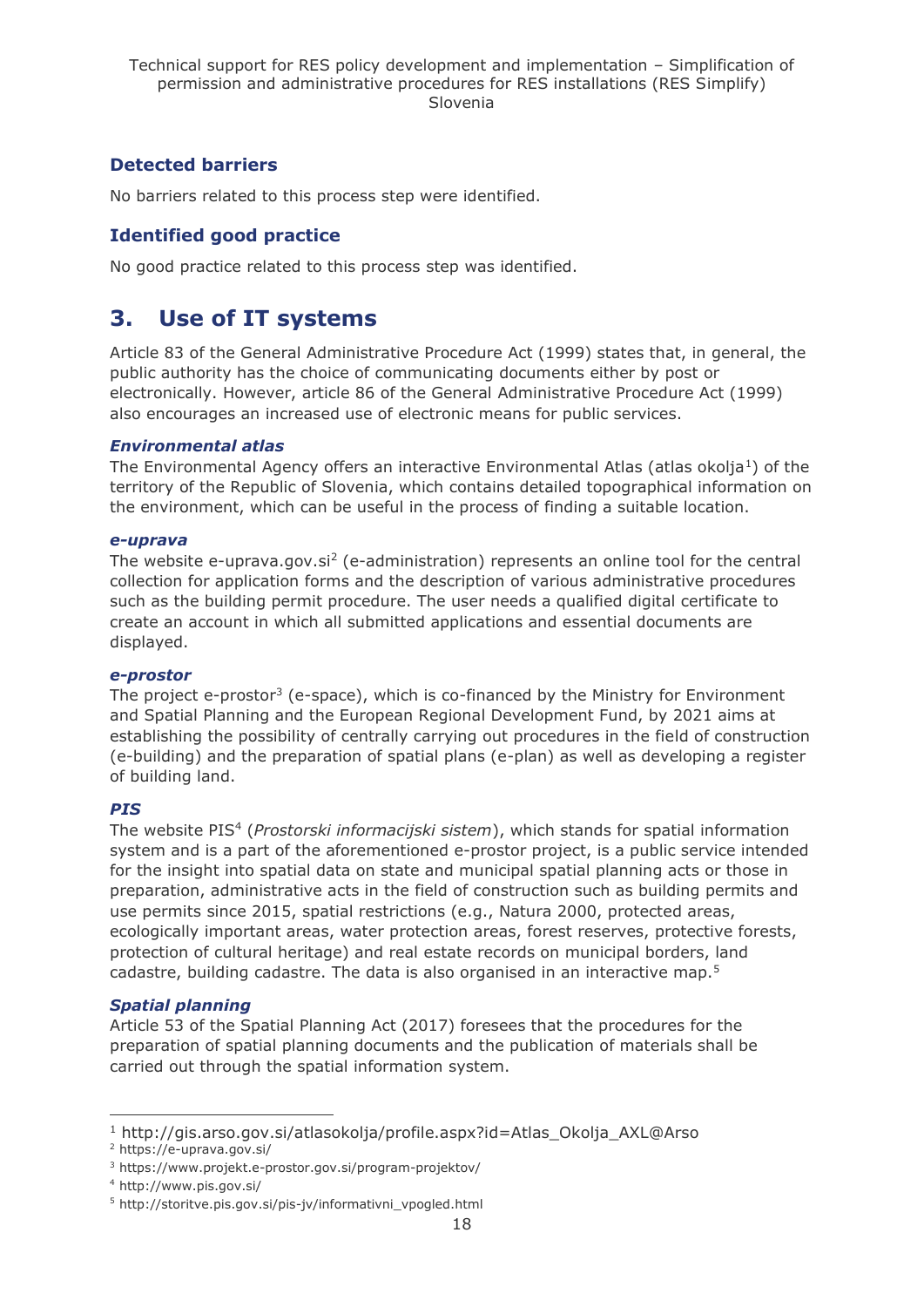#### *EIA and Building permit*

The public participation takes place over the spatial information system and by publication of the announcements via the e-government websites (art. 55 Building Act).

#### *Building Permit*

Article 9 of the Building Act (2017) provides that requests and applications under the Building Act shall be sent electronically via the spatial information system (*prostorski informacijski sistem*). If they cannot be sent electronically, the application shall be submitted in writing together with the prescribed documentation to the competent administrative body for construction matters, which then shall include it in the information system.

Article 41 of the Building Act (2017) provides that the competent administrative body may conduct an oral hearing by videoconference, if it deems that this contributes to a faster and more efficient procedure, if the body has the appropriate technical possibilities and if this is possible depending on the subject of the hearing.

## <span id="page-18-0"></span>**4. Complaint procedure**

#### *Administrative Procedure*

According to article 13 of the General Administrative Procedure Act (1999), a party has the right to appeal against a decision issued at first instance, if not regulated otherwise by law. Only if the government decides at first instance, an appeal is not allowed, if not regulated otherwise by law. Under the General Administrative Procedure Act (1999) the party also has the right to appeal, if the competent body of first instance has not issued a decision within a specified time.

#### *Administrative Court proceeding*

The administrative court proceedings are governed by the Courts Act (1996) and the Administrative Dispute Act (2006). The plaintiff may be any natural or legal person, who was a party in the procedure of issuing an administrative act. The lawsuit cannot be filed by e-mail, but only be written down in the court office or sent by post. In general, an action in an administrative dispute must be lodged within 30 calendar days of the issuance of the administrative act or the issuance of the decision on the appeal.

#### *Spatial planning*

Article 58 of the Spatial Planning Act (2017) provides that an administrative dispute may be initiated against spatial planning acts for which, principally, the provisions of the law governing the administrative dispute shall apply *mutatis mutandis*. The deadline for filing a lawsuit in an administrative dispute shall be 3 months from the entry into force of the spatial planning act. If harmful consequences of the illegality cannot be remedied by the administrative court's decision, the entitled person may claim compensation in accordance with the general rules of civil law.

#### *Environmental permit*

Article 64 of the Environmental Protection Act provides that the administrative court must decide on the action within 3 months of the filing of the action, and on the appeal or revision within one month of the filing of the appeal or revision.

#### *Building permit*

Article 47 of the Building Act (2017) states that an appeal against a decision issued by an administrative unit in the procedure of issuing a building permit is permitted within 8 calendar days. No appeal is allowed against a decision issued by the ministry, but an administrative dispute is allowed.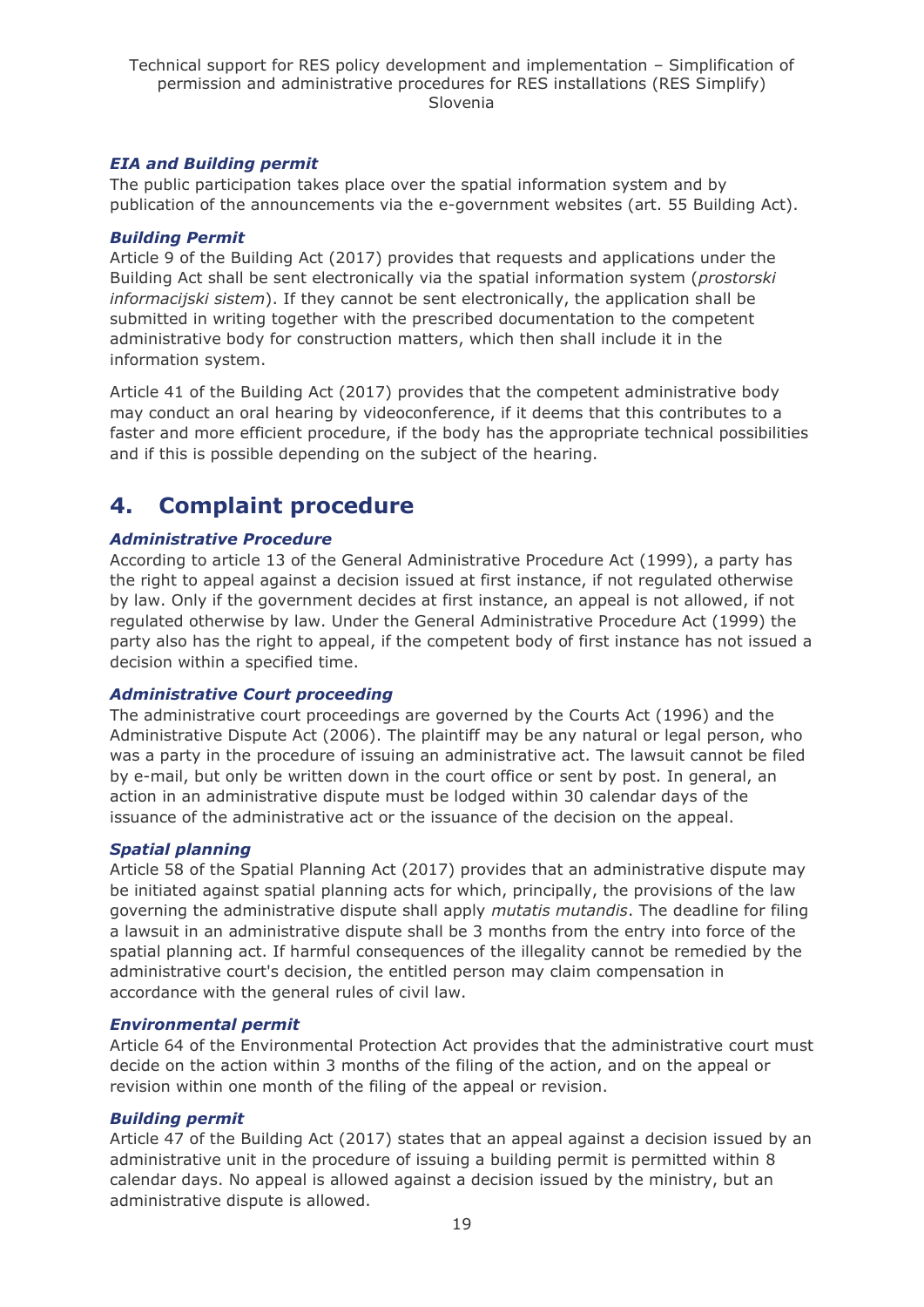NGOs have the right to file an administrative lawsuit within 30 calendar days of the publication of the building permit as a representative of the public interest, even if they were not involved in the building permit challenged in an administrative dispute (art. 58 Building Act).

Article 52 of the State Administration Act (2002) states that the ministry responsible for a certain administrative area decides on an appeal against a decision or other individual act issued by the administrative unit (*upravna enota*) in the first instance in administrative matters, which consequently is the Ministry for Environment and Spatial Planning in construction matters.

#### *Connection Approval*

Pursuant to article 147 of the Energy Act 2014, the issuance or refusal of the connection approval is a decision in an administrative procedure and can thus be appealed to according to the general provisions mentioned below. The Slovenian Energy Agency (*Agencija za energijo*) shall decide on an appeal against such a decision. The rejected user also has the right to take insight in all technical documentation of the electricity operator regarding the refusal of connection approval.

## <span id="page-19-0"></span>**5. Specific features to ease administrative procedure**

Table 2 below provides information on the existing specific features to ease administrative procedures in Slovenia.

| <b>Specific feature</b>                               | <b>Existing</b> |                                                                                                                                                                                                                                                                                                                                                                                              |
|-------------------------------------------------------|-----------------|----------------------------------------------------------------------------------------------------------------------------------------------------------------------------------------------------------------------------------------------------------------------------------------------------------------------------------------------------------------------------------------------|
| Simultaneous procedures                               | yes             | If the project for which a building permit is<br>prescribed is a facility with possible environmental<br>impacts, the procedures for obtaining a building<br>permit and an environmental approval are merged<br>(integral procedure) and together governed by the<br>Ministry of Environment and Spatial Planning (art.<br>50 et seq. Building Act).                                         |
| National contact points and<br>one-stop-shops         | no              |                                                                                                                                                                                                                                                                                                                                                                                              |
| Application of $2+1$ and $1+1$<br>rules               | no              |                                                                                                                                                                                                                                                                                                                                                                                              |
| Simple notification<br>procedure                      | no              |                                                                                                                                                                                                                                                                                                                                                                                              |
| Pre-planning                                          | no              |                                                                                                                                                                                                                                                                                                                                                                                              |
| Pre-application consultation                          | no              |                                                                                                                                                                                                                                                                                                                                                                                              |
| Project acceptance<br>measures                        | no              |                                                                                                                                                                                                                                                                                                                                                                                              |
| Measures to streamline<br>litigation by third parties | no              |                                                                                                                                                                                                                                                                                                                                                                                              |
| Other                                                 | no              | The transposition of Directive 2018/2001 into<br>national law has not yet been implemented. The bill<br>is currently interdepartmentally discussed. It is<br>expected to be adopted by the Government and<br>sent to the National Assembly no later than April<br>2021. Currently, it is unclear in what period of time<br>it will be considered in the National Assembly<br>(Seršen, 2021). |

*Table 2: Specific features to ease administrative procedures*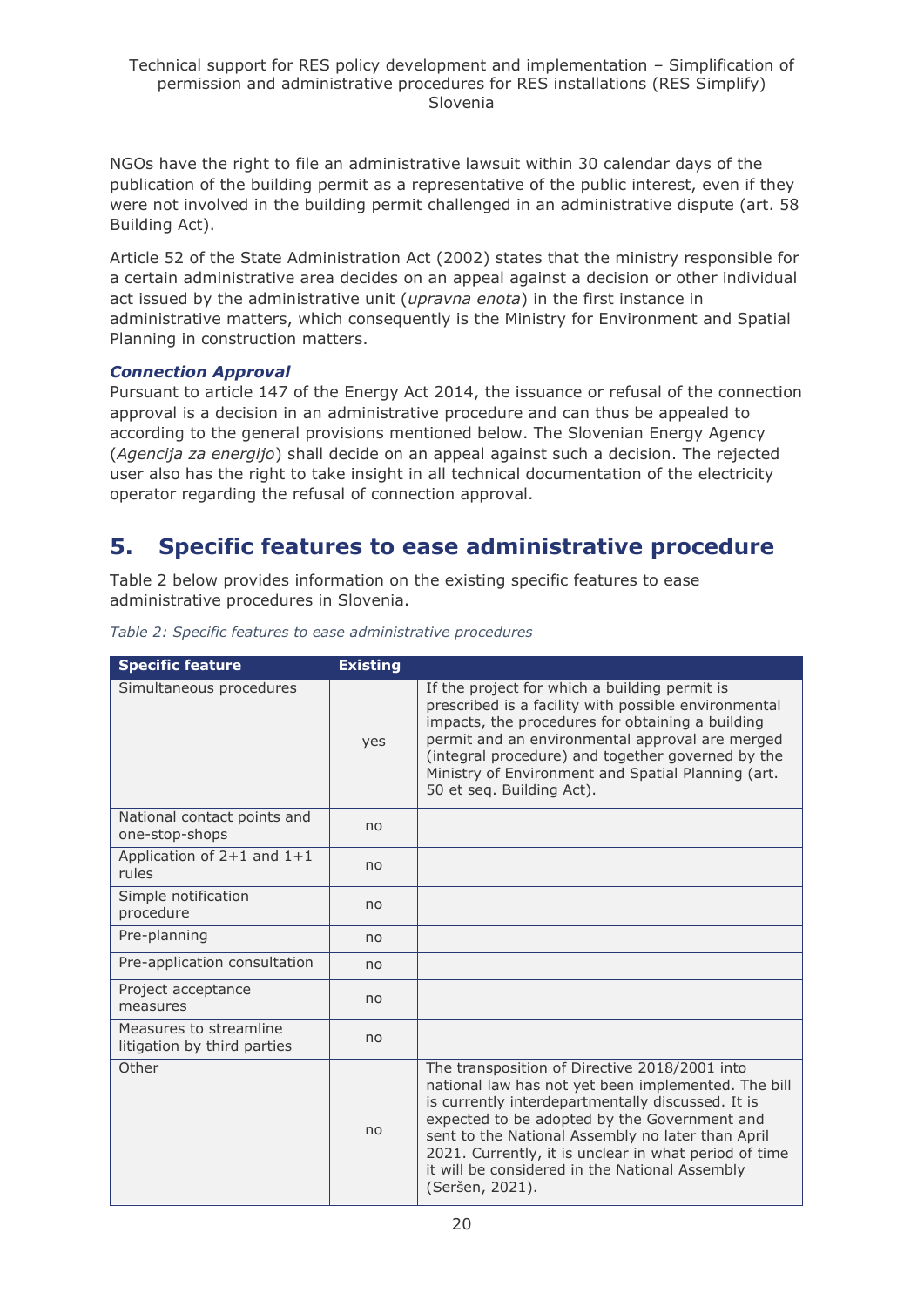|  | Furthermore, the government is currently working<br>on legal amendments to ease the site selection<br>process (Rajer, 2021). |
|--|------------------------------------------------------------------------------------------------------------------------------|
|--|------------------------------------------------------------------------------------------------------------------------------|

## <span id="page-20-0"></span>**6. Indicators to measure the performance of the overall process**

Table 3 below provides information on the indicators to measure the performance of the overall administrative and grid connection process in Slovenia.

*Table 3: Performance indicators to assess administrative and grid connection processes*

| <b>Performance indicator</b>                                                                           |                                                                                                                                                                                                                                                                                                                                                                                                                                                                                                                          |  |  |  |
|--------------------------------------------------------------------------------------------------------|--------------------------------------------------------------------------------------------------------------------------------------------------------------------------------------------------------------------------------------------------------------------------------------------------------------------------------------------------------------------------------------------------------------------------------------------------------------------------------------------------------------------------|--|--|--|
| Average response time by<br>the competent authorities<br>and TSO/DSO for grid<br>connection procedures | The response time varies among the TSO and the five DSOs<br>Elektro Celje, Elektro Gorenjska, Elektro Ljubljana, Elektro<br>Maribor and Elektro Primorska. The Energy Act (art. 369 par. 9)<br>foresees that every two years the electricity operator must<br>submit a report to the Ministry of Infrastructure, where specific<br>cases of RES plants, which were not connected to the grid within<br>two years, are explained and concrete measures for the<br>completion of the grid connection process are outlined. |  |  |  |
| Process duration                                                                                       | <b>Building permit</b>                                                                                                                                                                                                                                                                                                                                                                                                                                                                                                   |  |  |  |
|                                                                                                        | For less complex cases such as rooftop PV the waiting time for a<br>building permit can amount from less than a month to over 6<br>months depending on the administrative unit and municipality.<br>For bigger projects such as the building for hydropower or wind<br>onshore power plants the process duration can amount to several<br>years depending on the municipality (Grmek, 2021;<br>novice.svet24, 2020; Miklavčič, 2021).                                                                                    |  |  |  |
|                                                                                                        | <b>Grid connection</b>                                                                                                                                                                                                                                                                                                                                                                                                                                                                                                   |  |  |  |
|                                                                                                        | The grid connection process duration can vary significantly<br>between the different regions, although the regulation needs to<br>be applied uniformly nationwide (Miklavčič, 2021). Even for<br>smaller installations such as rooftop PV this can lead to a waiting<br>time of 6 weeks in the region of Kranj and up to 4 months in the<br>region of Maribor, allegedly because the availability of the grid<br>capacity needs to be determined (Tručl, 2021).                                                          |  |  |  |
|                                                                                                        | This is among others due to different personnel and different<br>(more or less productive) organisational structures of the local<br>responsible DSOs (Miklavčič, 2021).                                                                                                                                                                                                                                                                                                                                                 |  |  |  |
| Project approval rates                                                                                 | N.A.                                                                                                                                                                                                                                                                                                                                                                                                                                                                                                                     |  |  |  |
| Costs of administrative<br>processes                                                                   | In general, the costs of administrative processes are governed by<br>the Administrative Fees Act (2000).                                                                                                                                                                                                                                                                                                                                                                                                                 |  |  |  |
|                                                                                                        | <b>Spatial Planning</b>                                                                                                                                                                                                                                                                                                                                                                                                                                                                                                  |  |  |  |
|                                                                                                        | Generally, the costs for spatial planning are borne by the state,<br>but if the municipality needs to carry out a location check, it<br>charges the investor with a compensation for the costs incurred in<br>this procedure (art. 132 Spatial Planning Act).                                                                                                                                                                                                                                                            |  |  |  |
|                                                                                                        | <b>Building permit</b>                                                                                                                                                                                                                                                                                                                                                                                                                                                                                                   |  |  |  |
|                                                                                                        | The costs for the building permit depend on the value of the<br>building and vary from EUR 54.40 to EUR 724.90.                                                                                                                                                                                                                                                                                                                                                                                                          |  |  |  |
|                                                                                                        | <b>Connection approval</b>                                                                                                                                                                                                                                                                                                                                                                                                                                                                                               |  |  |  |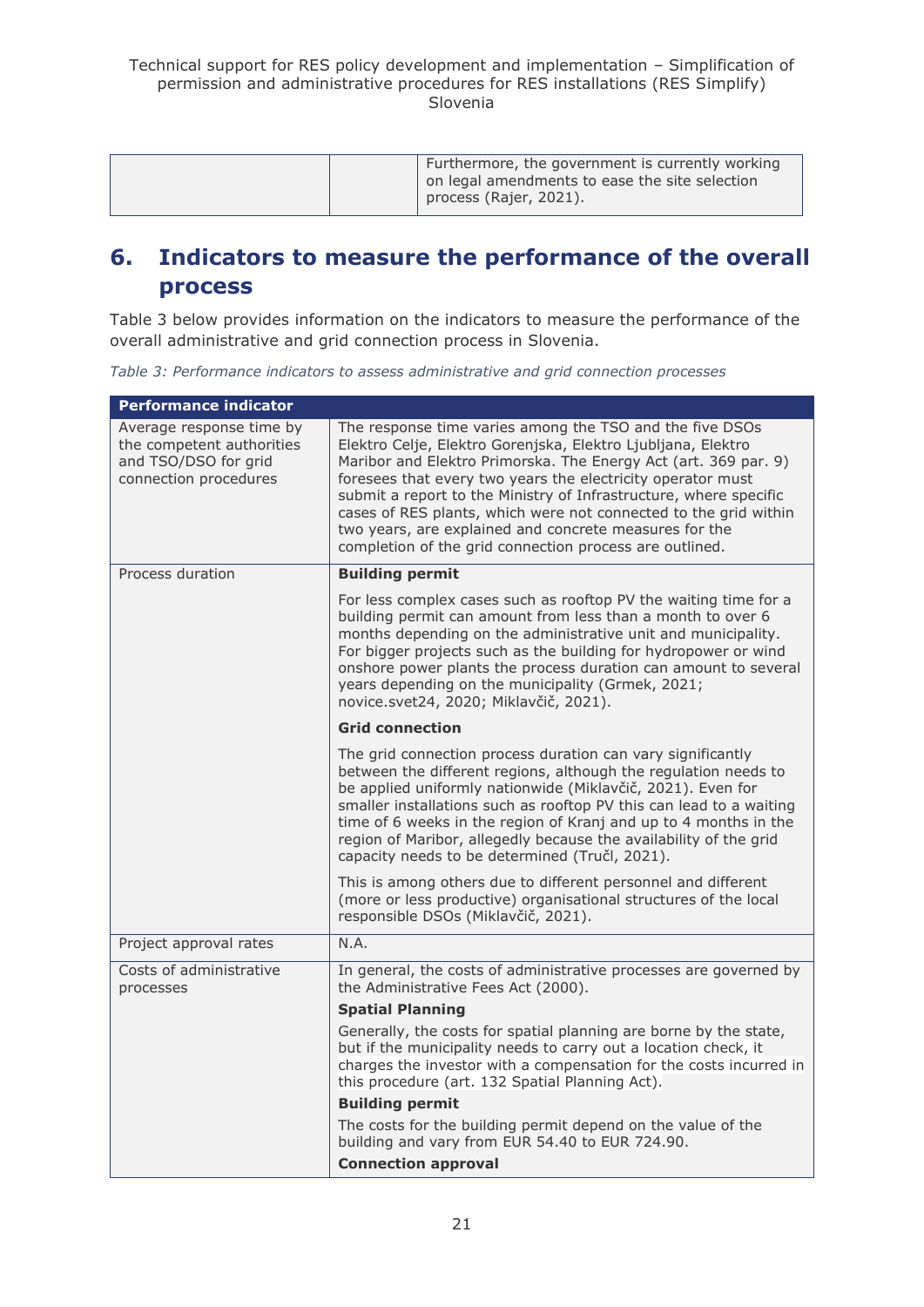#### Technical support for RES policy development and implementation – Simplification of permission and administrative procedures for RES installations (RES Simplify) Slovenia

|                                                 | The costs of all analyses for the issuance of consent for the                                                                                                                                                                                                                                                                                                                                                                                                                                          |
|-------------------------------------------------|--------------------------------------------------------------------------------------------------------------------------------------------------------------------------------------------------------------------------------------------------------------------------------------------------------------------------------------------------------------------------------------------------------------------------------------------------------------------------------------------------------|
|                                                 | connection of RES power plants to the network shall be borne by<br>the electricity operator (art. 369 par. 1 Energy Act 2014).                                                                                                                                                                                                                                                                                                                                                                         |
| Share of permits that are<br>legally challenged | N.A.                                                                                                                                                                                                                                                                                                                                                                                                                                                                                                   |
| Share of legal challenges<br>that are overruled | N.A.                                                                                                                                                                                                                                                                                                                                                                                                                                                                                                   |
| Stakeholder interests                           | With regard to the participation rights in the spatial planning or<br>EIA procedure, the status quo is seen by NGOs in the area of<br>environmental protection as fairly satisfactory. However, the<br>COVID-19 measures have deteriorated the quality of public<br>discussion severely, because meetings cannot be held, and<br>written requests are not replied to in the same level of detail and<br>accuracy as this was the case in the (more direct) communication<br>before 2020 (Lipič, 2021). |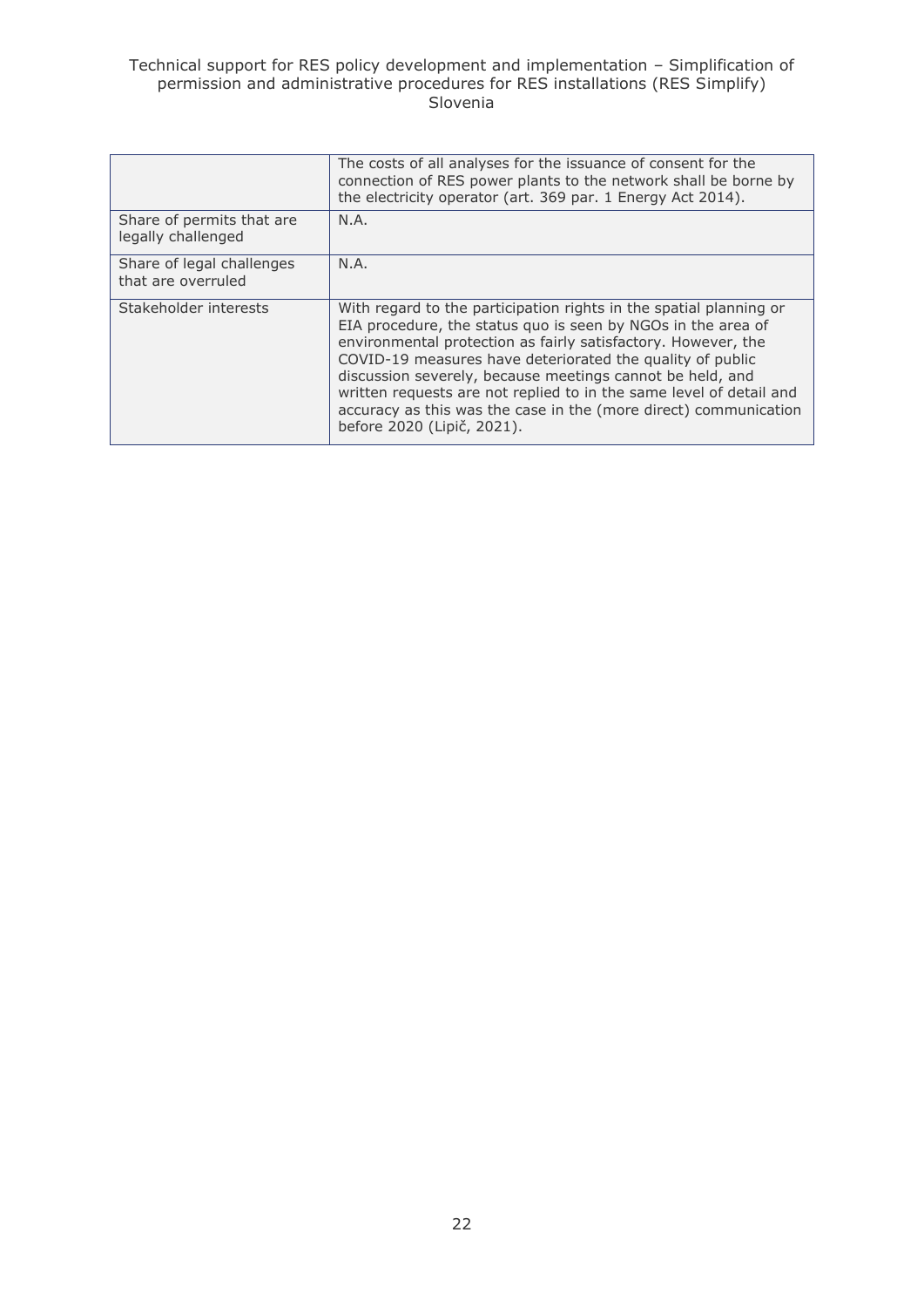## <span id="page-22-0"></span>**References**

- Renewables Networking Platform, 2020. Obstacles and Best Practices database. Available at: [<https://www.renewables-networking.eu/obstacles>](https://www.renewables-networking.eu/obstacles) [Accessed 24 February 2021].
- Government of the Republic of Slovenia, 2020. Integrated National Energy and Climate Plan of the Republic of Slovenia (NECP). Available at: <https://ec.europa.eu/energy/sites/ener/files/documents/si\_final\_necp\_main\_en. pdf> [Accessed 24 February 2021].
- Eurostat, 2020. SHARES 2019 Results Summary. Available at: <https://ec.europa.eu/eurostat/web/energy/data/shares> [Accessed 24 February 2021].
- ELES, 2020. Development plan of the transmission system of the Republic of Slovenia. Razvojni načrt prenosnega sistema Republike Slovenije. Available at: <https://www.eles.si/Portals/0/Documents/SLO/20210126-RNPS2021- 2030.pdf?ver=2021-02-02-152524-633> [Accessed 24 February 2021].
- novice.svet24, 2020. How to get a building permit fast? Kako hitro do gradbenega dovoljenja? Available at: <https://novice.svet24.si/clanek/novice/slovenija/5e25794e8a1ff/kako-hitro-dogradbenega-dovoljenja> [Accessed 28 February 2021].
- aquarius, 2015a. Comprehensive review of potentially relevant wind energy use areas (Expert analysis for the Ministry of Infrastructure). Celovit pregled potencialno ustreznih območij za izkoriščanje vetrne energije.
- aquarius, 2015b. Analysis of the location constraints of small hydropower plants from the point of view of nature protection (Expert analysis for the Ministry of Infrastructure). Analiza omejitev umeščanja malih hidroelektrarn z vidika varstva narave.
- Balkanenergy, 2020. Slovenia eases procedure for establishment of energy communities. Available at: <https://balkangreenenergynews.com/slovenia-eases-procedure-forestablishment-of-energy-communities/> [Accessed 1 March 2021].

### **Interviews**

- Grmek, Matjaž, 2021. Regional Development Agency of Ljubljana Urban Region (Regionalna Razvojna Agencija Ljubljanske Urbane Regije). E-mail-exchange from 4 February 2021.
- Miklavčič, Matjaž, 2021. Electricity Distribution System Operator (Sistemski distributer omrežja z električno energijo). Interviewed on 25 January 2021.
- Petek, Janez, 2021. Local Energy Agency Spodnje Podravje (Lokalna energetska agentura Spodnje Podravje). Interviewed on 25 January 2021.
- RES Project Developer, 2021. Interviewed on 29 January 2021.
- Tručl, Primož, 2021. Slovenian Photovoltaic Industry Association (Združenje Slovenske Fotovoltaične Industrije). Interviewed on 25 January 2021.
- Rajer, Borut, 2021. Slovenian Power Market Operator Borzen. E-mail-exchange from 2 February 2021.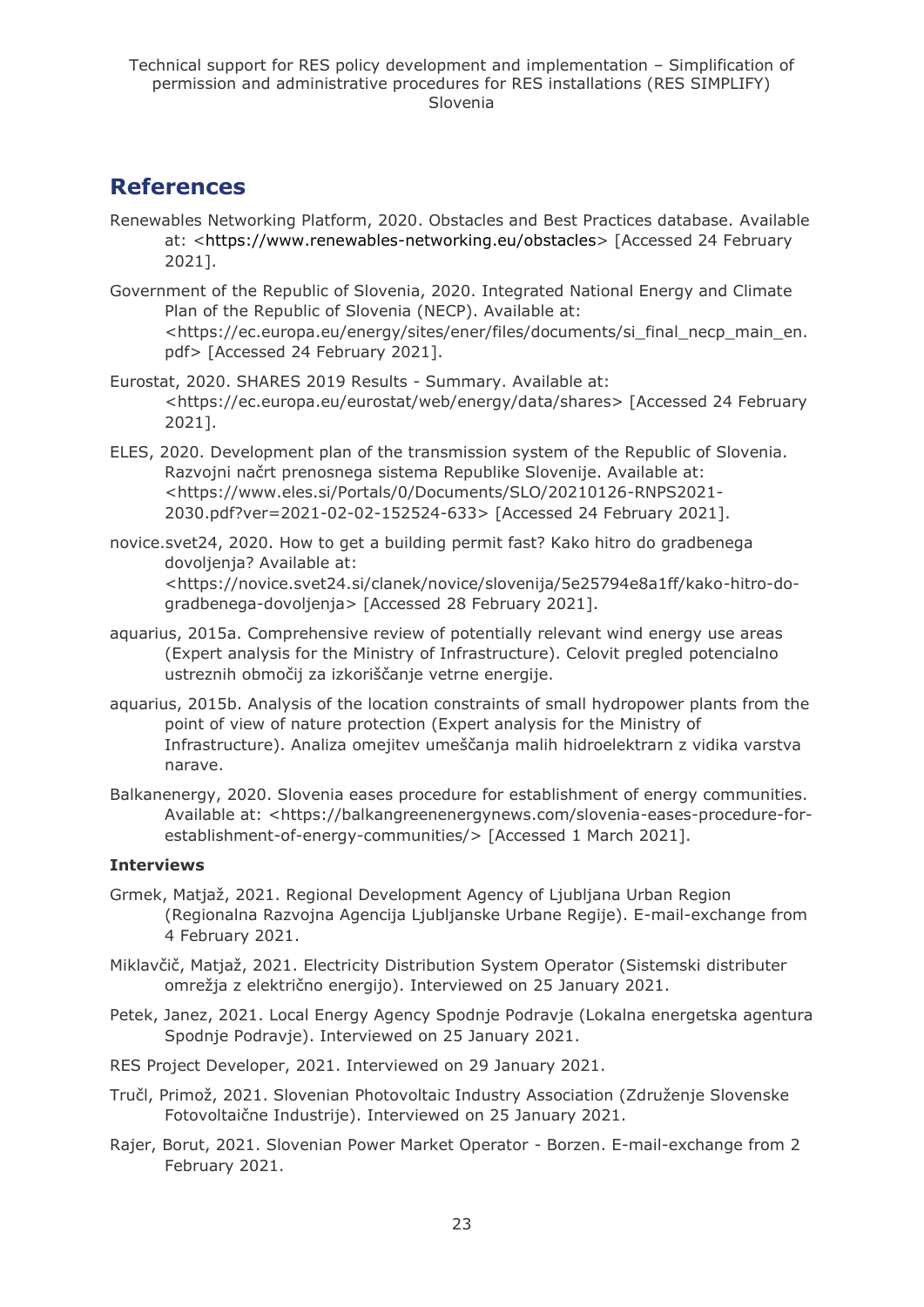- Lipič, Karel, 2021. Union of Ecological Movements (Zveza Ekoloških Gibanj). E-mailexchange from 29 January 2021.
- Seršen, Tina, 2021. Ministry for Infrastructure (Ministrstvo za infrastrukturo). E-mailexchange from 20 January 2021.

#### **Legislation**

- Administrative Dispute Act (2006): Zakon o upravnem sporu (Uradni list RS 105/06, 107/09, 62/10, 98/11, 109/12, 10/17).
- Administrative Fees Act (2000): Zakon o pravnih taksah (Uradni list RS 106/10, 14/15, 84/15, 32/16, 30/18, 189/20).
- Aviation Act (2001): Zakon o letalstvu (Uradni list RS 81/10, 46/16, 47/19).
- Building Act (2017): Gradbeni zakon (Uradni list RS, 61/17, 72/17, 65/20, 15/21).
- Courts Act (1994): Zakon o sodiščih (Uradni list RS 94/07, 45/08, 96/09, 86/10, 33/11, 75/12, 63/13, 17/15, 23/17, 22/18, 16/19, 104/20, 203/20).
- Distribution Grid Operating Instructions (2011): Sistemska obratovalna navodila za distribucijsko omrežje električne energije Republike Slovenije (Uradni list RS 4/11, 17/14).
- Distribution System Operating Instructions (2021): Sistemska obratovalna navodila za distribucijski sistem električne energije Republike Slovenije (Uradni list RS 7/21).
- EIA Decree (2014): Uredba o posegih v okolje, za katere je treba izvesti presojo vplivov na okolje (Uradni list RS 51/14, 57/15, 26/17, 105/20).
- Energy Act (2014): Energetski zakon (Uradni list RS 60/19, 65/20, 158/20).
- Energy Infrastructure Decree (2016): Uredba o energetski infrastrukturi (Uradni list RS 22/16).
- Energy Permit Rules (2016): Pravilnik o izdaji energetskega dovoljenja (Uradni list RS 19/16).
- Environmental Protection Act (2004): Zakon o varstvu okolja (Uradni list RS 39/06, 49/06, 66/06, 33/07, 57/08, 70/08, 108/09, 108/09, 48/12, 57/12, 92/13, 56/15, 102/15, 30/16, 61/17, 21/18, 84/18, 158/20).
- Environmental Report Decree (2005): Uredba o okoljskem poročilu in podrobnejšem postopku celovite presoje vplivov izvedbe planov na okolje (Uradni list RS 73/05).
- General Administrative Procedure Act (1999): Zakon o splošnem upravnem postopku (Uradni list RS 24/06, 105/06, 126/07, 65/08, 8/10, 82/13, 175/20).
- General Distribution Grid Conditions (2007): Splošni pogoji za dobavo in odjem električne energije iz distribucijskega omrežja električne energije (Uradni list RS 126/07, 37/11, 17/14).
- Power Plant Operation Rules (2016): Pravilnik o obratovanju elektroenegetskih postrojev (Uradni list RS 56/16).
- RES-E Self-supply Decree (2019): Uredba o samooskrbi z električno energijo iz obnovljivih virov energije (Uradni list RS 17/19, 197/20).
- Smaller RES and CHP Installations Decree (2020): Uredba o manjših napravah za proizvodnjo električne energije iz obnovljivih virov energije ali s soproizvodnjo z visokim izkoristkom (Uradni list RS 14/20).
- Spatial Planning Act (2017): Zakon o prostorskem načrtovanju (Uradni list RS 61/17).